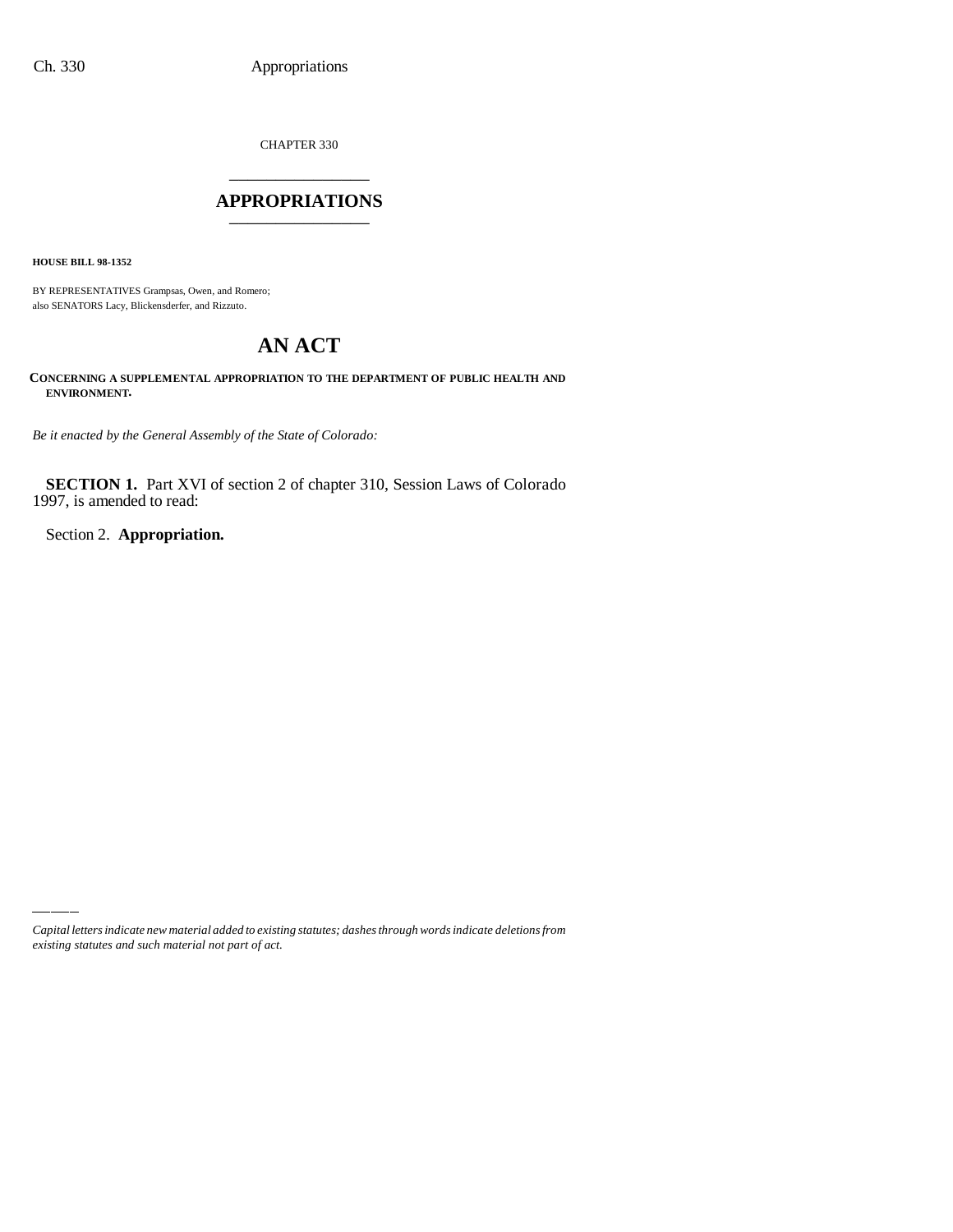|                                                    |                   |              |                                             |                | APPROPRIATION FROM    |                          |                |
|----------------------------------------------------|-------------------|--------------|---------------------------------------------|----------------|-----------------------|--------------------------|----------------|
|                                                    |                   |              |                                             | <b>GENERAL</b> |                       | <b>CASH</b>              |                |
|                                                    | <b>ITEM &amp;</b> |              | <b>GENERAL</b>                              | <b>FUND</b>    | <b>CASH</b>           | <b>FUNDS</b>             | <b>FEDERAL</b> |
|                                                    | <b>SUBTOTAL</b>   | <b>TOTAL</b> | <b>FUND</b>                                 | <b>EXEMPT</b>  | <b>FUNDS</b>          | <b>EXEMPT</b>            | <b>FUNDS</b>   |
|                                                    | \$                | \$           | \$                                          | \$             | \$                    | \$                       | \$             |
|                                                    |                   |              | <b>PART XVI</b>                             |                |                       |                          |                |
|                                                    |                   |              | DEPARTMENT OF PUBLIC HEALTH AND ENVIRONMENT |                |                       |                          |                |
| (1) ADMINISTRATION AND SUPPORT <sup>145, 146</sup> |                   |              |                                             |                |                       |                          |                |
| <b>Personal Services</b>                           | 3,272,778         |              | 335,062                                     |                | 114,970 <sup>a</sup>  | 2,822,746 b              |                |
|                                                    | $(67.0$ FTE)      |              |                                             |                |                       |                          |                |
| Sick and Annual Payouts                            | 289,900           |              |                                             |                |                       | 289,900 <sup>b</sup>     |                |
| Health, Life, and Dental                           | 1,397,815         |              | 252,302                                     |                | 424,348 <sup>a</sup>  | 354,865 <sup>b</sup>     | 366,300        |
| Short-term Disability                              | 68,306            |              | 12,687                                      |                | $21,139$ <sup>a</sup> | 15,935 <sup>b</sup>      | 18,545         |
| Salary Survey, Anniversary                         |                   |              |                                             |                |                       |                          |                |
| Increases, and Shift                               |                   |              |                                             |                |                       |                          |                |
| Differential                                       | 1,292,963         |              | 238,745                                     |                | 427,448 <sup>a</sup>  | 292,103 <sup>b</sup>     | 334,667        |
| Workers' Compensation                              | 126,264           |              | 15,121                                      |                |                       | $111,143$ <sup>b</sup>   |                |
| Operating Expenses <sup>147</sup>                  | 1,619,508         |              |                                             |                |                       | $1,619,508$ <sup>b</sup> |                |
| Legal Services for 22,495                          |                   |              |                                             |                |                       |                          |                |
| hours                                              | 1,079,733         |              | 210,479                                     |                | 51,297 a              | 752,019 <sup>b</sup>     | 65,938         |
| Administrative Law Judge                           |                   |              |                                             |                |                       |                          |                |
| Services for 170 313 hours                         | 14,430            |              | 14,430                                      |                |                       |                          |                |
|                                                    | 27,847            |              |                                             |                |                       |                          | 13,417         |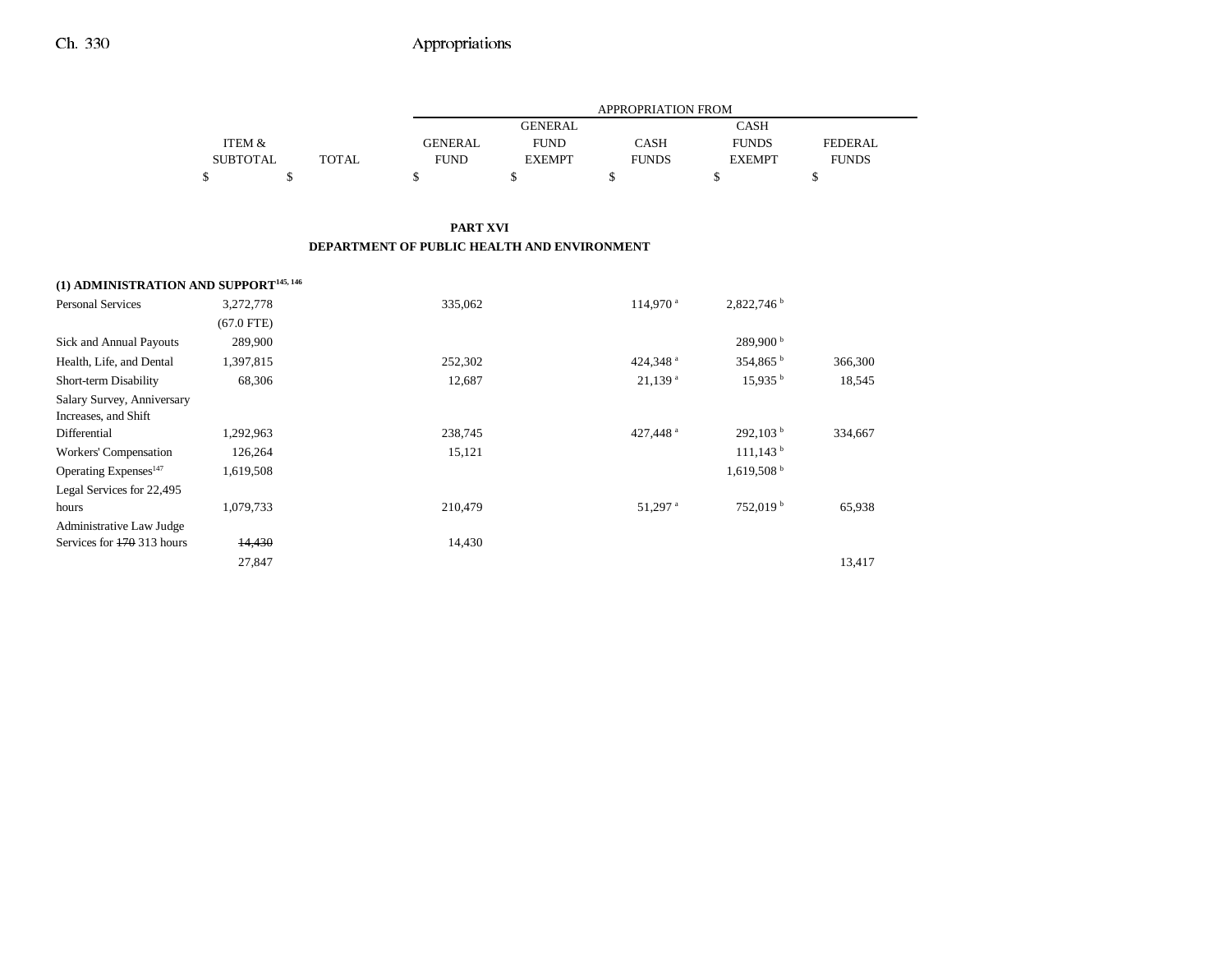| Payment to Risk                 |           |            |        |                       |                        |        |
|---------------------------------|-----------|------------|--------|-----------------------|------------------------|--------|
| Management and Property         |           |            |        |                       |                        |        |
| Funds                           | 156,616   |            | 39,940 |                       | 116,676                |        |
| Vehicle Lease Payments          | 260,073   |            | 69,520 | $65,140^{\text{ a}}$  | 48,089 $^{\rm b}$      | 77,324 |
| <b>Leased Space</b>             | 3,688,115 |            | 66,835 |                       | 3,614,262 $^{\rm b}$   | 7,018  |
| Capitol Complex Leased          |           |            |        |                       |                        |        |
| Space                           | 23,661    |            | 4,637  |                       | 19,024                 |        |
| <b>Utilities</b>                | 279,589   |            | 34,733 |                       | $244,856^{\mathrm{b}}$ |        |
| Reimbursement for               |           |            |        |                       |                        |        |
| Members of the State Board      |           |            |        |                       |                        |        |
| of Health                       | 4,868     |            | 4,868  |                       |                        |        |
| <b>Indirect Cost Assessment</b> | 86,875    |            |        | $25,191$ <sup>a</sup> | 48,663 $b$             | 13,021 |
|                                 |           | 13,661,494 |        |                       |                        |        |
|                                 |           | 13,674,911 |        |                       |                        |        |

a These amounts shall be from various sources of cash funds.

<sup>b</sup> Of these amounts, \$9,628,217(T) shall be from federal and cash funds indirect cost recoveries, \$105,705(T) shall be from Medicaid funds appropriated in the Department of Health Care Policy and Financing, and \$615,867 shall be from various sources of cash funds exempt.

| (2) INFORMATION TECHNOLOGY SERVICES |           |              |                       |                      |                  |
|-------------------------------------|-----------|--------------|-----------------------|----------------------|------------------|
| <b>Personal Services</b>            | 1.528,006 | 641,878(M)   | 148.721 <sup>a</sup>  | 489.321 $^{\rm b}$   | 248,086°         |
|                                     |           | $(15.2$ FTE) | $(2.4$ FTE $)$        | $(7.3$ FTE)          | $(4.6$ FTE)      |
| <b>Operating Expenses</b>           | 209,634   | 28,170(M)    | $25.106$ <sup>a</sup> | 144.214 <sup>b</sup> | 12,144°          |
| Purchase of Services from           |           |              |                       |                      |                  |
| <b>Computer Center</b>              | 246,731   | 246,731      |                       |                      |                  |
| <b>ADP</b> Capital Outlay           | 289,220   | 83.995       | $68.450$ <sup>a</sup> | 85.925 <sup>b</sup>  | 50,850 $\degree$ |
| Year 2000 Projects <sup>148</sup>   | 358,710   | 154,604      | $41.252$ <sup>a</sup> | 102.232 <sup>b</sup> | 60,622           |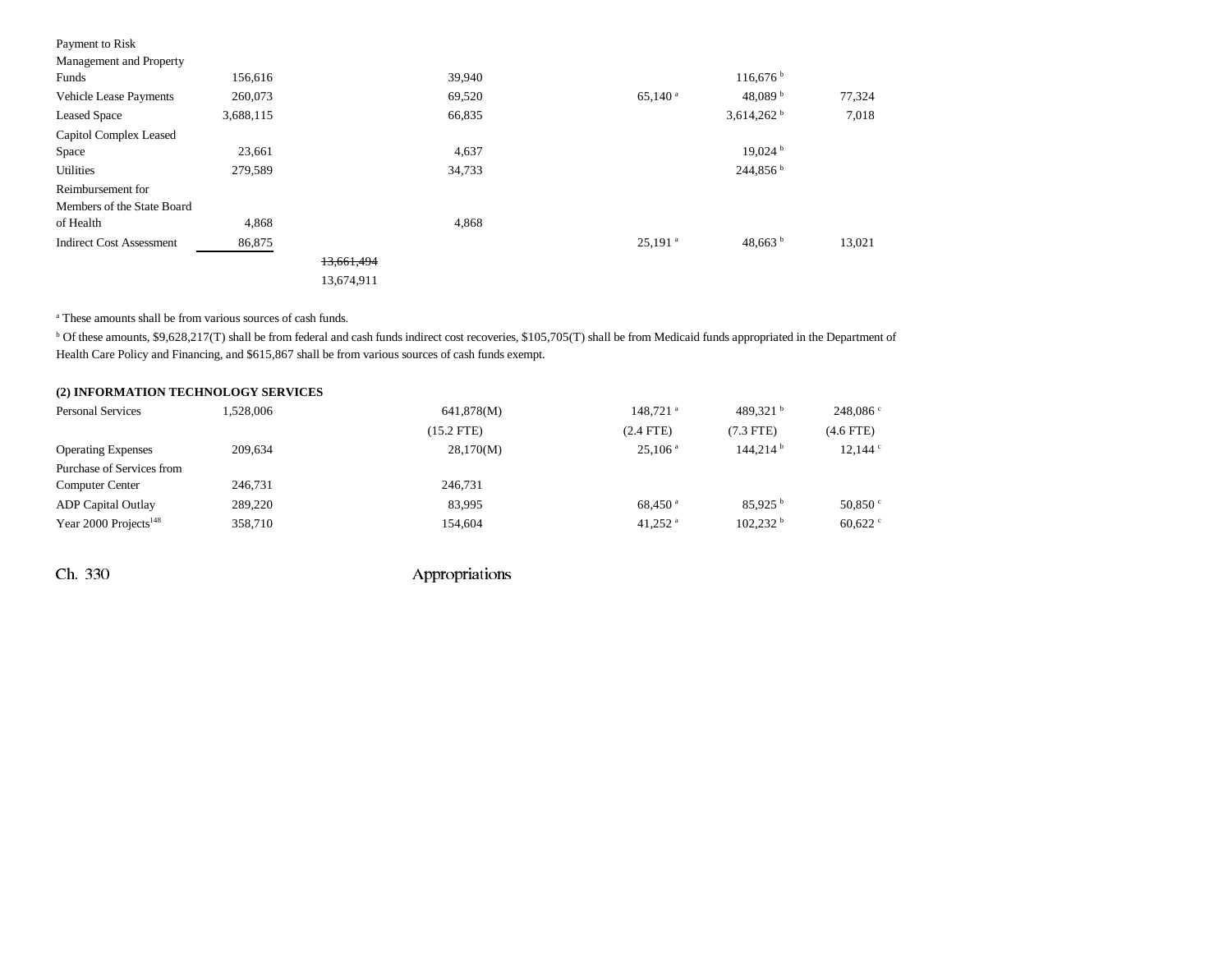|                                 |                           |              |                               | <b>APPROPRIATION FROM</b>                      |                             |                                       |                         |  |  |
|---------------------------------|---------------------------|--------------|-------------------------------|------------------------------------------------|-----------------------------|---------------------------------------|-------------------------|--|--|
|                                 | ITEM &<br><b>SUBTOTAL</b> | <b>TOTAL</b> | <b>GENERAL</b><br><b>FUND</b> | <b>GENERAL</b><br><b>FUND</b><br><b>EXEMPT</b> | <b>CASH</b><br><b>FUNDS</b> | CASH<br><b>FUNDS</b><br><b>EXEMPT</b> | FEDERAL<br><b>FUNDS</b> |  |  |
|                                 | \$                        | \$           | S                             | \$                                             | S                           | хD                                    | \$                      |  |  |
| <b>Indirect Cost Assessment</b> | 79,806                    | 2,712,107    |                               |                                                | 33,194 $a$                  | 203 <sup>b</sup>                      | 46,409 $\degree$        |  |  |

<sup>a</sup> Of these amounts, \$51,867 shall be from hazardous materials and waste management, \$64,785 shall be from stationary sources fees, \$14,608 shall be from laboratory fees, \$15,000 shall be from vital records fees, \$29,967 shall be from radiation control fees, \$47,418 shall be from water permit fees, \$18,126 shall be from artificial tanning fees, and \$74,952 shall be from various sources of cash funds.

<sup>b</sup> Of these amounts, \$755,479(T) shall be from indirect cost recoveries and \$66,416 from various sources of cash fund reserves.

c For informational purposes only, these amounts include \$90,920 from the U.S. Environmental Protection Agency, \$83,611 from the Women, Infant, and Children Grant, \$62,062 from the Maternal and Child Health Block Grant, \$21,043 from the Preventative Health Block Grant, and \$160,475 from various sources of federal funds.

### **(3) LABORATORY & RADIATION SERVICES**

| (A) Laboratory Services   |           |              |                        |                    |              |
|---------------------------|-----------|--------------|------------------------|--------------------|--------------|
| <b>Personal Services</b>  | 3,242,481 | 680,010      | 1,628,464 <sup>a</sup> | 376.128 $^{\rm b}$ | 557,879      |
|                           |           | $(16.7$ FTE) | $(34.1$ FTE)           | $(2.9$ FTE)        | $(12.8$ FTE) |
| <b>Operating Expenses</b> | 2,058,450 | 210,072      | 1,358,810 <sup>a</sup> | 349.644 $^{\rm b}$ | 139.924      |
| Indirect Cost Assessment  | 697,091   |              | 576.448 <sup>a</sup>   | 9.661 $b$          | 110.982      |
|                           | 5,998,022 |              |                        |                    |              |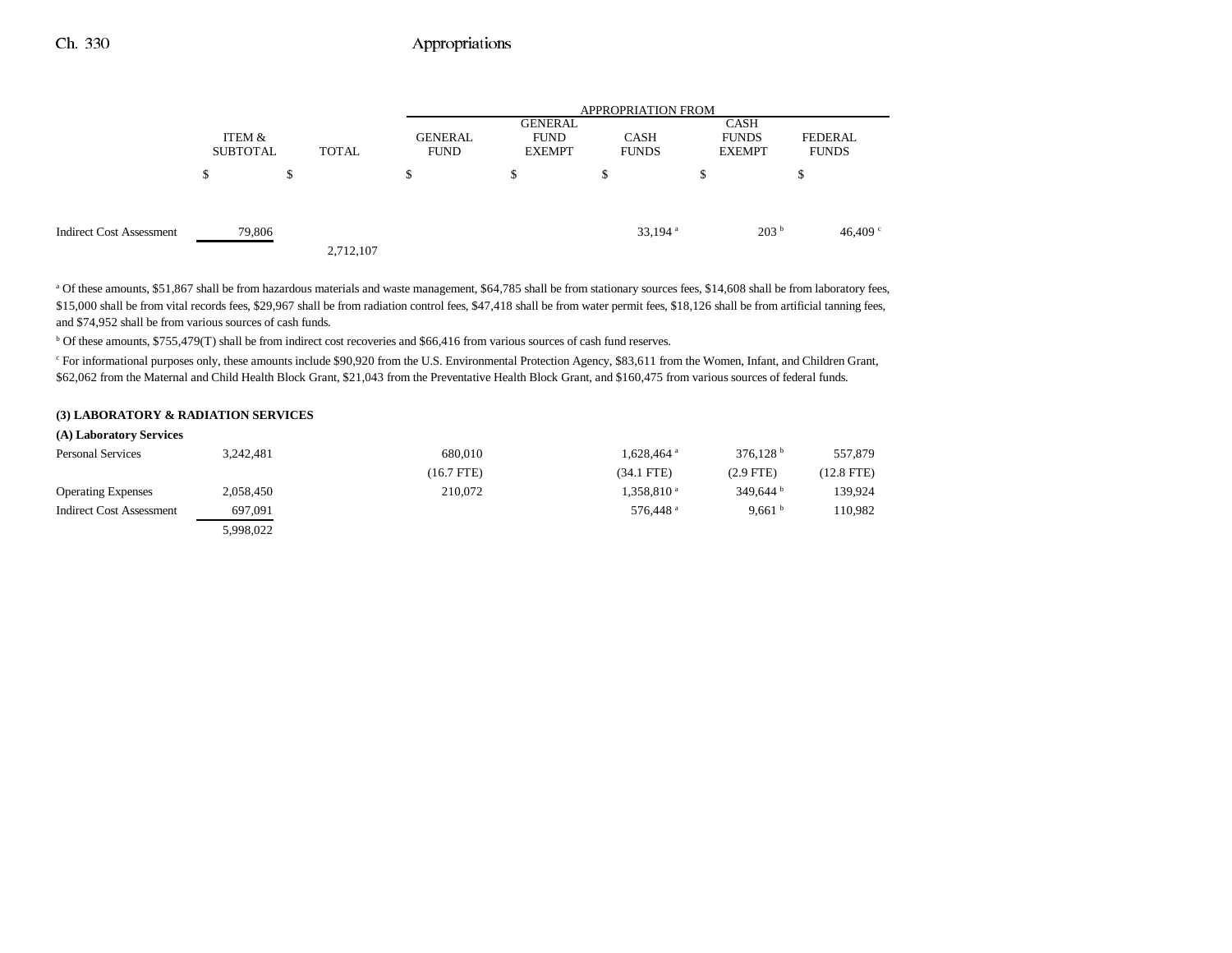<sup>a</sup> Of these amounts, \$1,576,017 shall be from the Newborn Screening and Genetic Counseling Cash Fund, \$82,030 shall be from the Law Enforcement Assistance Fund, \$6,552 shall be from the Streptococcus Test Fund, \$466,688 shall be from water testing fees, \$507,888 shall be from drug testing fees, and \$924,547 shall be from various sources of cash funds.

b Of these amounts, \$186,169(T) shall be from indirect cost recoveries, \$41,969 shall be from reserves in the Newborn Screening and Genetic Counseling Cash Fund, \$244,120(T) shall be from funds appropriated to the Water Quality Control Division, and \$263,175 shall be from various sources of cash funds exempt.

#### **(B) Radiation Services**

| Program Costs                   | 1,131,225 | 230,680     | 581,941 <sup>a</sup> | 23,703 <sup>b</sup>  | 294,901     |
|---------------------------------|-----------|-------------|----------------------|----------------------|-------------|
|                                 |           | $(4.4$ FTE) | $(8.4$ FTE)          |                      | $(2.3$ FTE) |
| Low Level Radiation             |           |             |                      |                      |             |
| Compact                         | 35,470    |             | 35,470 <sup>a</sup>  |                      |             |
|                                 |           |             | $(0.2$ FTE)          |                      |             |
| X-Ray Inspections Personal      |           |             |                      |                      |             |
| Services                        | 186,542   |             | 186,542 <sup>a</sup> |                      |             |
|                                 |           |             | $(4.0$ FTE)          |                      |             |
| X-Ray Inspections               |           |             |                      |                      |             |
| <b>Operating Expenses</b>       | 6,948     |             | $6,948$ <sup>a</sup> |                      |             |
| Federal Programs                | 361,737   |             |                      |                      | 361,737     |
|                                 |           |             |                      |                      | $(5.2$ FTE) |
| <b>Indirect Cost Assessment</b> | 220,919   |             | 169,644 <sup>a</sup> | $2,173$ <sup>b</sup> | 49,102      |
|                                 | 1,942,841 |             |                      |                      |             |

a These amounts shall be from the Radiation Control Fund.

<sup>b</sup> These amounts shall be from reserves in the Radiation Control Fund.

#### **(C) Emergency Response Program149**

| Program Costs | 438,926 | 71,352         | 367,574 |
|---------------|---------|----------------|---------|
|               |         |                |         |
| Ch. 330       |         | Appropriations |         |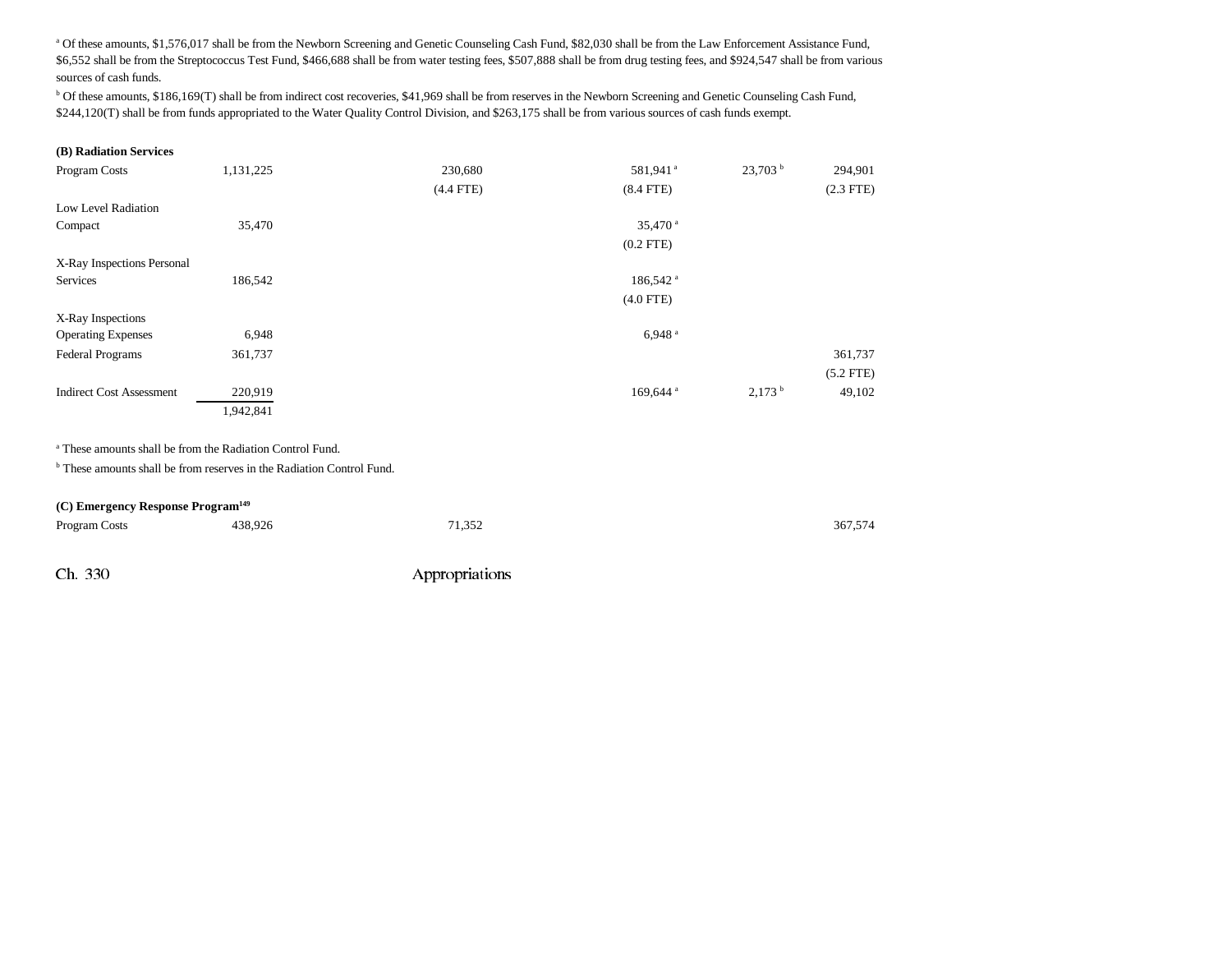|                                                                             |                                      |              |                               |                                                | APPROPRIATION FROM   |                                              |                                |
|-----------------------------------------------------------------------------|--------------------------------------|--------------|-------------------------------|------------------------------------------------|----------------------|----------------------------------------------|--------------------------------|
|                                                                             | <b>ITEM &amp;</b><br><b>SUBTOTAL</b> | <b>TOTAL</b> | <b>GENERAL</b><br><b>FUND</b> | <b>GENERAL</b><br><b>FUND</b><br><b>EXEMPT</b> | CASH<br><b>FUNDS</b> | <b>CASH</b><br><b>FUNDS</b><br><b>EXEMPT</b> | <b>FEDERAL</b><br><b>FUNDS</b> |
|                                                                             | \$                                   | \$           | \$                            | \$                                             | $\mathbb{S}$         | \$                                           | $\mathbb{S}$                   |
|                                                                             |                                      |              | $(1.4$ FTE)                   |                                                |                      |                                              | $(4.8$ FTE)                    |
| <b>Indirect Cost Assessment</b>                                             | 67,781<br>506,707                    |              |                               |                                                |                      |                                              | 67,781                         |
| (D) Implied Consent Specialists                                             |                                      |              |                               |                                                |                      |                                              |                                |
| Personal Services                                                           | 227,424                              |              |                               |                                                |                      |                                              |                                |
|                                                                             | $(4.0$ FTE)                          |              |                               |                                                |                      |                                              |                                |
| <b>Operating Expenses</b>                                                   | 32,270                               |              |                               |                                                |                      |                                              |                                |
| <b>Indirect Cost Assessment</b>                                             | 57,631                               |              |                               |                                                |                      |                                              |                                |
|                                                                             | 317,325                              |              |                               |                                                | 317,325 <sup>a</sup> |                                              |                                |
| <sup>a</sup> This amount shall be from the Law Enforcement Assistance Fund. |                                      |              |                               |                                                |                      |                                              |                                |
|                                                                             |                                      | 8,764,895    |                               |                                                |                      |                                              |                                |
| (4) LOCAL HEALTH SERVICES <sup>150, 151</sup>                               |                                      |              |                               |                                                |                      |                                              |                                |
| Public Health Nurses in<br>areas not served by local and                    |                                      |              |                               |                                                |                      |                                              |                                |
| regional health departments                                                 | 898,649                              |              | 700,396(M)                    |                                                |                      |                                              | 198,253 <sup>a</sup>           |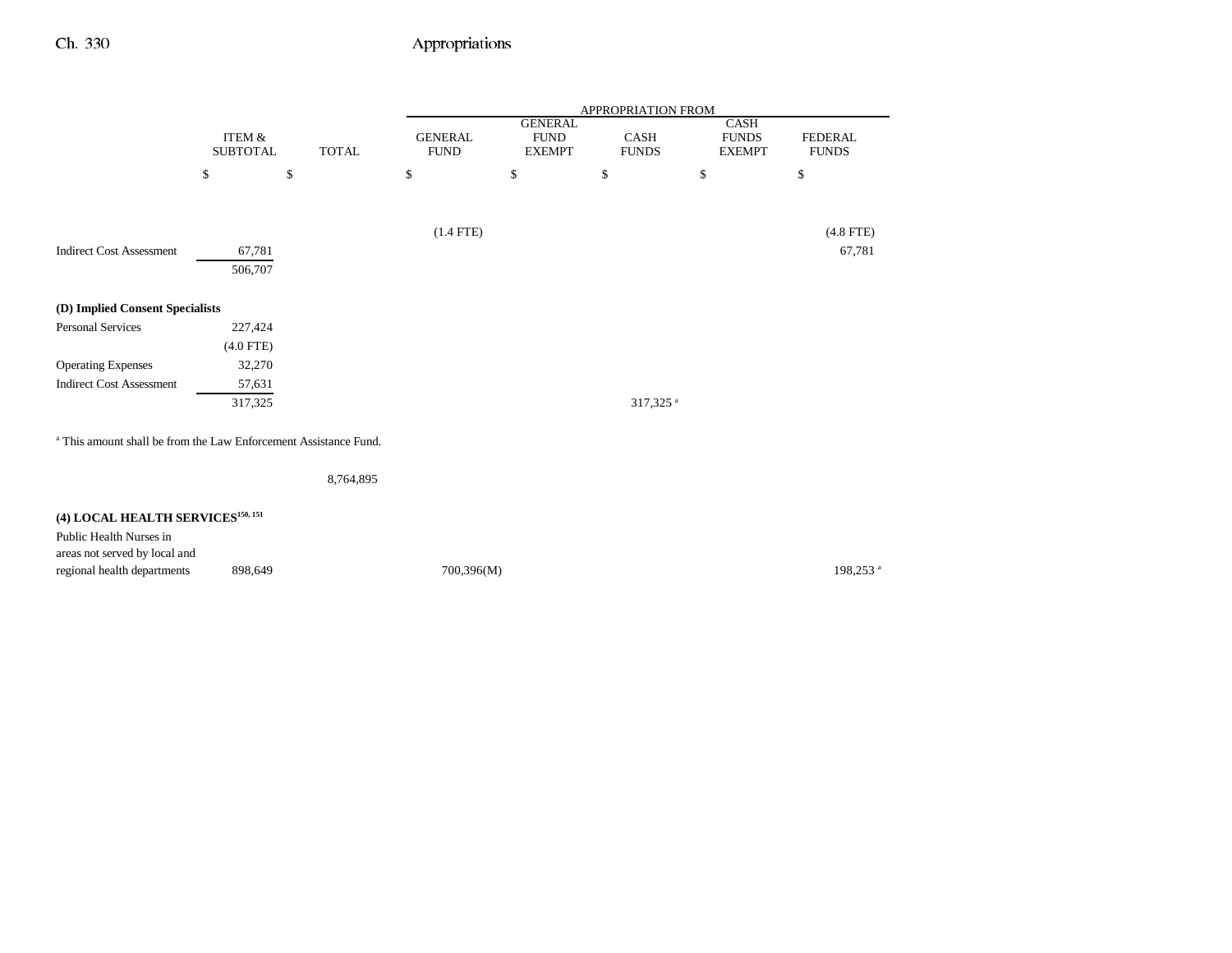| Public Health Sanitarians in                                 |           |           |           |  |                      |
|--------------------------------------------------------------|-----------|-----------|-----------|--|----------------------|
| areas not served by local and<br>regional health departments | 222,338   |           | 222,338   |  |                      |
| Local Organized Health                                       |           |           |           |  |                      |
| Unit Distributions pursuant                                  |           |           |           |  |                      |
| to Section 25-1-516, C.R.S.                                  | 4,170,261 |           | 4,170,261 |  |                      |
| Delta, Otero, La                                             |           |           |           |  |                      |
| Plata/Archuleta, Las                                         |           |           |           |  |                      |
| Animas/Huerfano, and the                                     |           |           |           |  |                      |
| Northeast Regional Local                                     |           |           |           |  |                      |
| <b>Health Units</b>                                          | 51,873    |           | 51,873    |  |                      |
| <b>Indirect Cost Assessment</b>                              | 8,557     |           |           |  | $8,557$ <sup>a</sup> |
|                                                              |           | 5,351,678 |           |  |                      |

a These amounts shall be from the Maternal and Child Health Block Grant.

#### **(5) AIR QUALITY CONTROL DIVISION**

| (A) Administration        |           |                        |                                         |  |
|---------------------------|-----------|------------------------|-----------------------------------------|--|
| <b>Personal Services</b>  | 250.498   | $104.008$ <sup>a</sup> | 95.615 $^{\rm b}$<br>50,875 $\degree$   |  |
|                           |           | $(1.6$ FTE)            | $(1.5$ FTE)<br>$(1.4$ FTE)              |  |
| <b>Operating Expenses</b> | 32,051    |                        | 32,051 $\degree$                        |  |
| Indirect Cost Assessment  | 1,750,599 | 754.846 <sup>d</sup>   | 599.413 $^{\rm b}$<br>396,340 $\degree$ |  |
|                           | 2,033,148 |                        |                                         |  |

a This amount shall be from the Stationary Sources Control Fund.

b These amounts shall be from the Automobile Inspection and Readjustment Account of the Highway Users Tax Fund.

c These amounts shall be from the U.S. Environmental Protection Agency.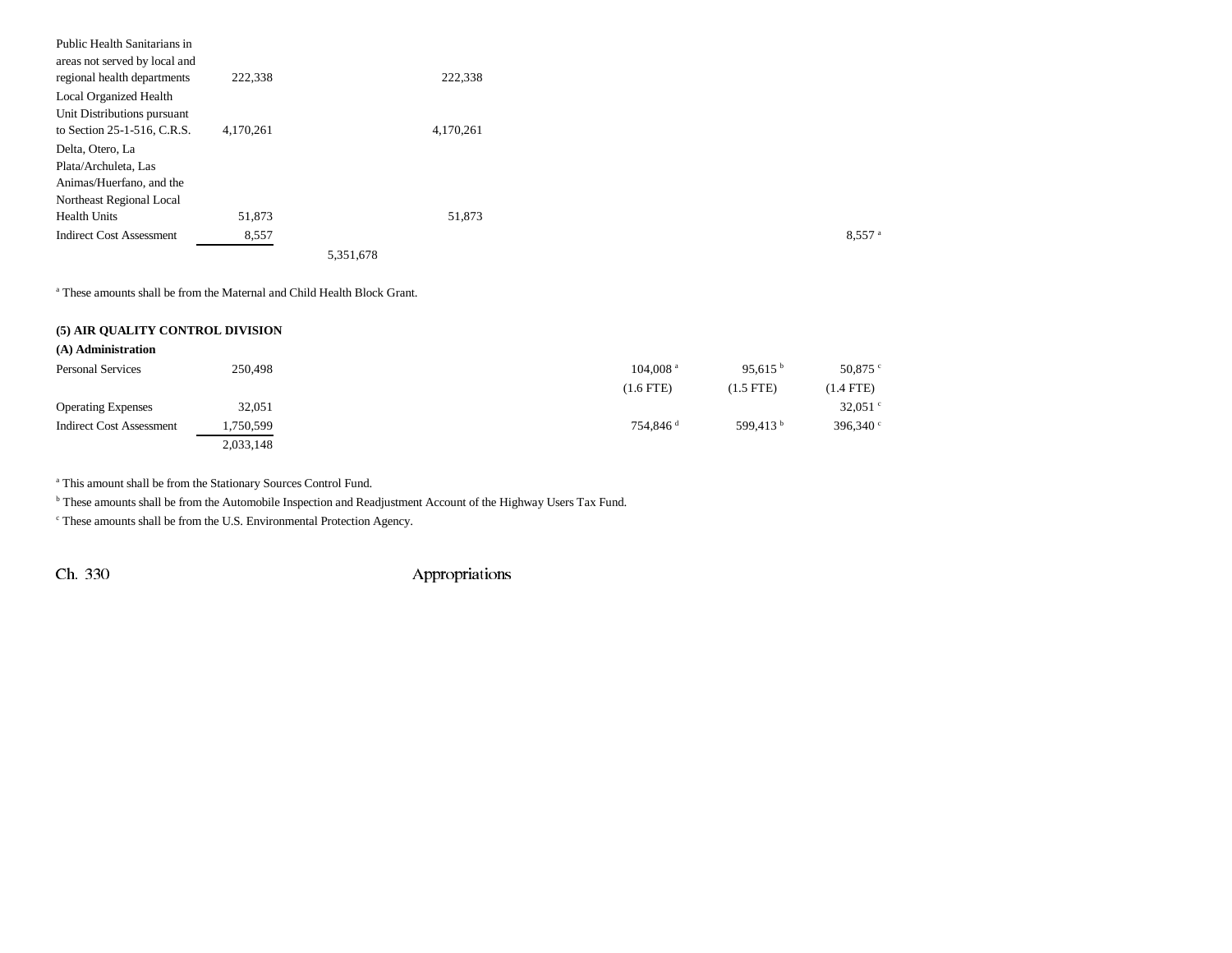|                 |       |             | APPROPRIATION FROM |              |               |                |  |  |
|-----------------|-------|-------------|--------------------|--------------|---------------|----------------|--|--|
|                 |       |             | <b>GENERAL</b>     |              | <b>CASH</b>   |                |  |  |
| ITEM &          |       | GENERAL     | <b>FUND</b>        | CASH         | <b>FUNDS</b>  | <b>FEDERAL</b> |  |  |
| <b>SUBTOTAL</b> | TOTAL | <b>FUND</b> | <b>EXEMPT</b>      | <b>FUNDS</b> | <b>EXEMPT</b> | <b>FUNDS</b>   |  |  |
|                 |       |             |                    |              |               |                |  |  |
|                 |       |             |                    |              |               |                |  |  |

<sup>d</sup> Of this amount, \$698,486 shall be from the Stationary Sources Control Fund and \$56,360 shall be from the Ozone Protection Fund.

### **(B) Technical Services**

| (1) Air Quality Monitoring |           |                       |                           |                  |
|----------------------------|-----------|-----------------------|---------------------------|------------------|
| <b>Personal Services</b>   | 1,081,255 | $80.892$ <sup>a</sup> | $734.766(H)$ <sup>b</sup> | $265,597$ c      |
|                            |           | $(1.6$ FTE $)$        | $(12.8$ FTE)              | $(5.1$ FTE $)$   |
| <b>Operating Expenses</b>  | 186,491   |                       | 101.685 <sup>b</sup>      | 84,806°          |
| <b>Local Contracts</b>     | 141.296   | $13.090$ <sup>a</sup> | 88.424 <sup>b</sup>       | 39,782 $\degree$ |
|                            | .409.042  |                       |                           |                  |

a These amounts shall be from the Stationary Sources Control Fund.

b These amounts shall be from the Automobile Inspection and Readjustment Account of the Highway Users Tax Fund.

c These amounts shall be from the U.S. Environmental Protection Agency.

#### (2) Modeling and Analysis

| <b>Personal Services</b>  | 455,602 | 46.348 $^{\circ}$ | 137.978 <sup>b</sup> | $271.276$ ° |
|---------------------------|---------|-------------------|----------------------|-------------|
|                           |         | $(0.9$ FTE)       | $(2.4$ FTE)          | $(4.7$ FTE) |
| <b>Operating Expenses</b> | 243.580 | 13.011 a          | 123.634 <sup>b</sup> | $106.935$ c |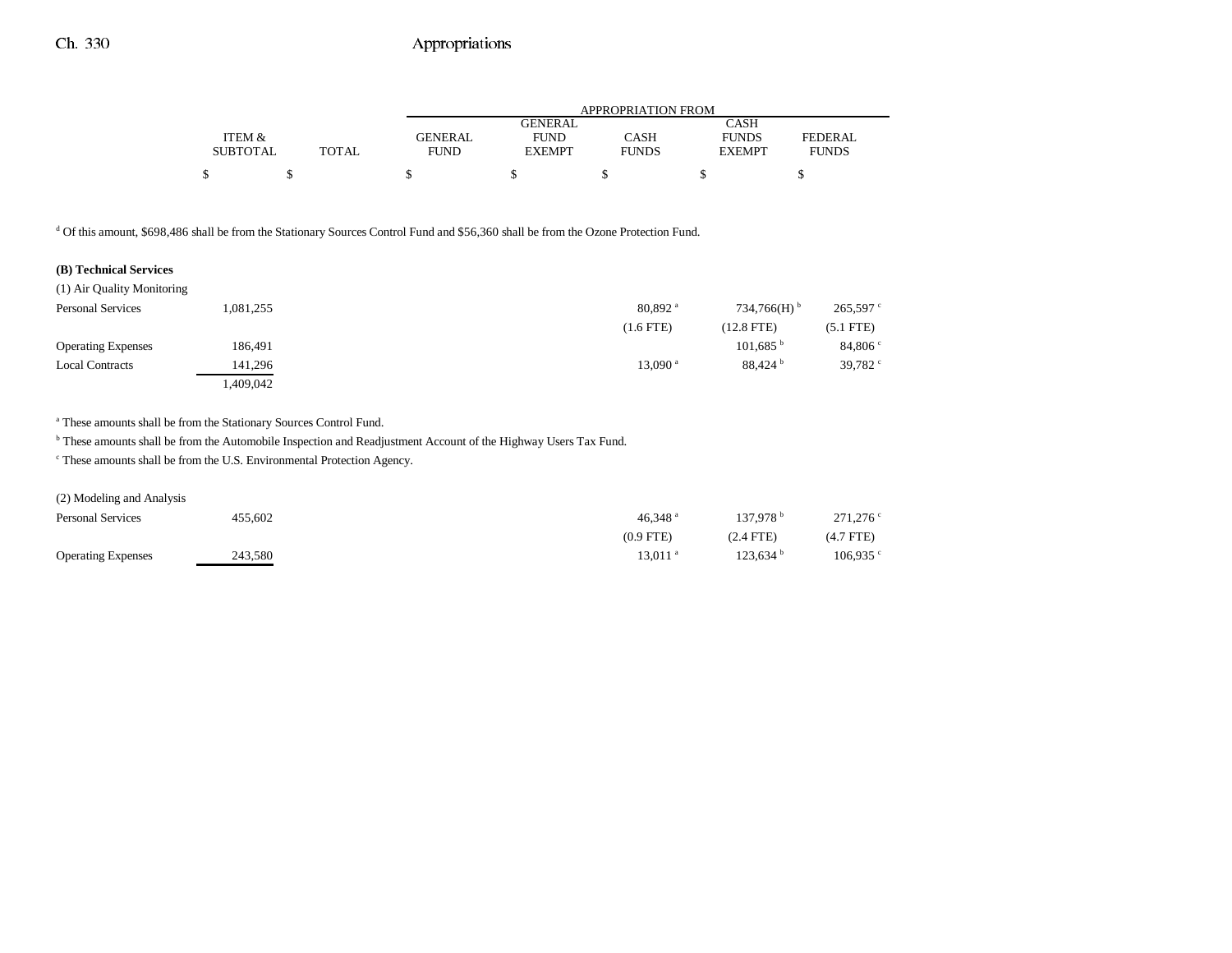### 699,182

a These amounts shall be from the Stationary Sources Control Fund.

b These amounts shall be from the Automobile Inspection and Readjustment Account of the Highway Users Tax Fund.

c These amounts shall be from the U.S. Environmental Protection Agency.

#### (3) Visibility and Risk Assessment

| <b>Personal Services</b>  | 295,813 | 172.410 <sup>a</sup> | 52,184 $^{\rm b}$ | $71,219$ °          |
|---------------------------|---------|----------------------|-------------------|---------------------|
|                           |         | $(2.8$ FTE $)$       | $(1.0$ FTE)       | $(1.6$ FTE)         |
| <b>Operating Expenses</b> | 103.260 |                      | $.190$ b          | $102.070$ $\degree$ |
|                           | 399,073 |                      |                   |                     |

a This amount shall be from the Stationary Sources Control Fund.

<sup>b</sup> These amounts shall be from the Automobile Inspection and Readjustment Account of the Highway Users Tax Fund.

c These amounts shall be from the U.S. Environmental Protection Agency.

## **(C) Mobile Sources**

| (1) Research and Support  |           |                        |                      |
|---------------------------|-----------|------------------------|----------------------|
| <b>Personal Services</b>  | 1,276,771 | $1,103,789(H)^{a}$     | 172,982 <sup>b</sup> |
|                           |           | $(18.4$ FTE)           | $(2.9$ FTE)          |
| <b>Operating Expenses</b> | 362,477   | $324.479$ <sup>a</sup> | 37.998 $^{\rm b}$    |
|                           | .639,248  |                        |                      |

a These amounts shall be from the Automobile Inspection and Readjustment Account of the Highway Users Tax Fund.

**b** These amounts shall be from the U.S. Environmental Protection Agency.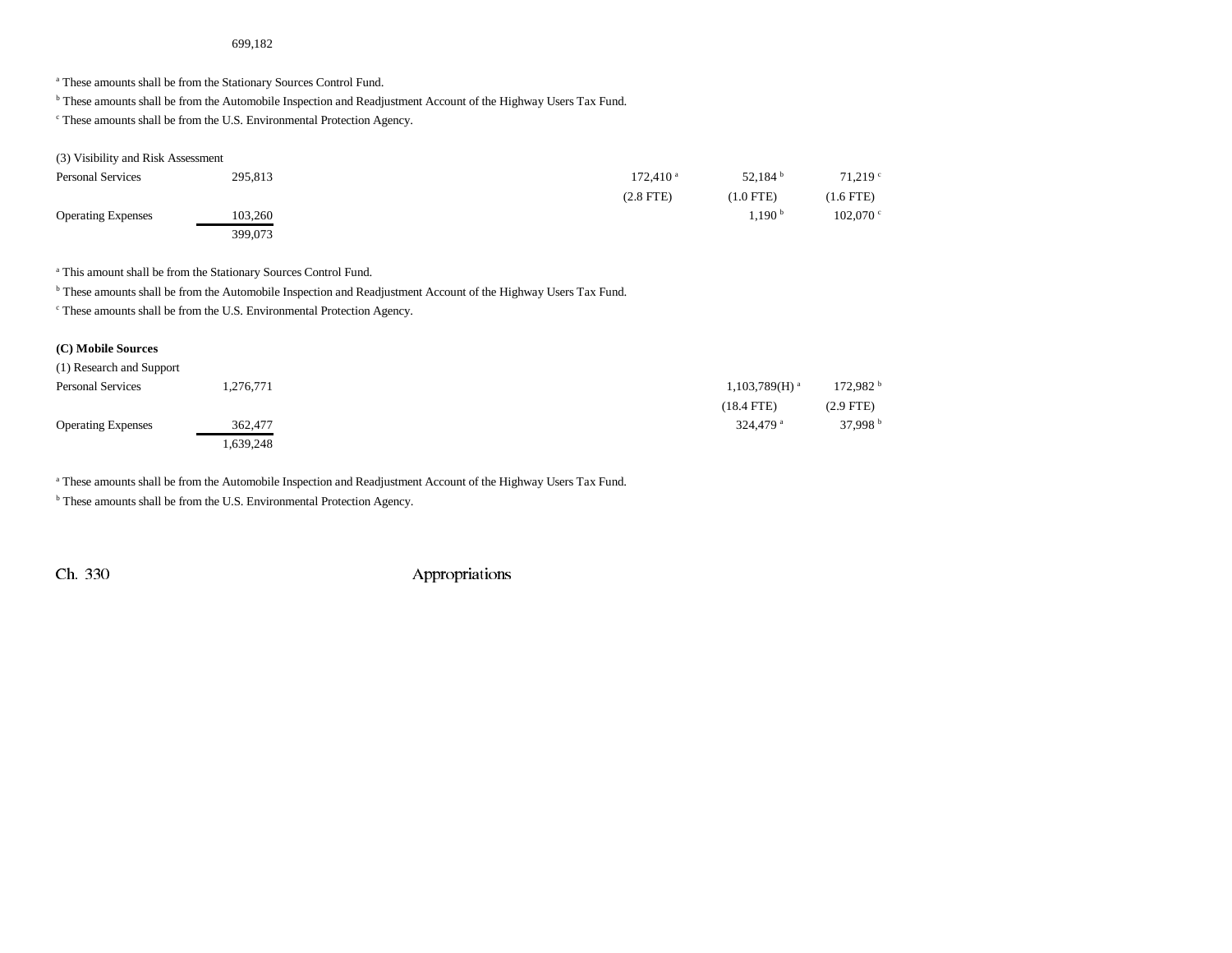|                                |                 |              |                |                               | APPROPRIATION FROM |                             |                |
|--------------------------------|-----------------|--------------|----------------|-------------------------------|--------------------|-----------------------------|----------------|
|                                | ITEM &          |              | <b>GENERAL</b> | <b>GENERAL</b><br><b>FUND</b> | <b>CASH</b>        | <b>CASH</b><br><b>FUNDS</b> | <b>FEDERAL</b> |
|                                | <b>SUBTOTAL</b> | <b>TOTAL</b> | <b>FUND</b>    | <b>EXEMPT</b>                 | <b>FUNDS</b>       | <b>EXEMPT</b>               | <b>FUNDS</b>   |
|                                | \$<br>\$        |              | \$             | \$                            | \$                 | \$                          | \$             |
|                                |                 |              |                |                               |                    |                             |                |
|                                |                 |              |                |                               |                    |                             |                |
| (2) Inspection and Maintenance |                 |              |                |                               |                    |                             |                |
| <b>Personal Services</b>       | 553,498         |              |                |                               |                    | 553,498 <sup>a</sup>        |                |
|                                |                 |              |                |                               |                    | $(9.8$ FTE)                 |                |
| <b>Operating Expenses</b>      | 39,863          |              |                |                               |                    | 39,863 <sup>a</sup>         |                |
| Diesel Inspection/             |                 |              |                |                               |                    |                             |                |
| Maintenance                    | 524,112         |              |                |                               | $156,333^b$        | 367,779 <sup>a</sup>        |                |
|                                |                 |              |                |                               | $(2.0$ FTE $)$     | $(5.0$ FTE)                 |                |
| Mechanic Certification         | 46,523          |              |                |                               | 46,523 $^{\rm b}$  |                             |                |
|                                |                 |              |                |                               | $(0.9$ FTE)        |                             |                |
| <b>Local Grants</b>            | 45,299          |              |                |                               |                    | 45,299 $a$                  |                |
|                                | 1,209,295       |              |                |                               |                    |                             |                |

a These amounts shall be from the Automobile Inspection and Readjustment Account of the Highway Users Tax Fund.

 $^{\rm b}$  These amounts shall be from diesel inspection and mechanic certification fees.

## **(D) Stationary Sources**

| (1) Inventory and Support Services |           |                           |             |
|------------------------------------|-----------|---------------------------|-------------|
| <b>Personal Services</b>           | 1.456.712 | $814.483(H)$ <sup>a</sup> | 642.229     |
|                                    |           | $(12.1 \text{ FTE})$      | $(8.9$ FTE) |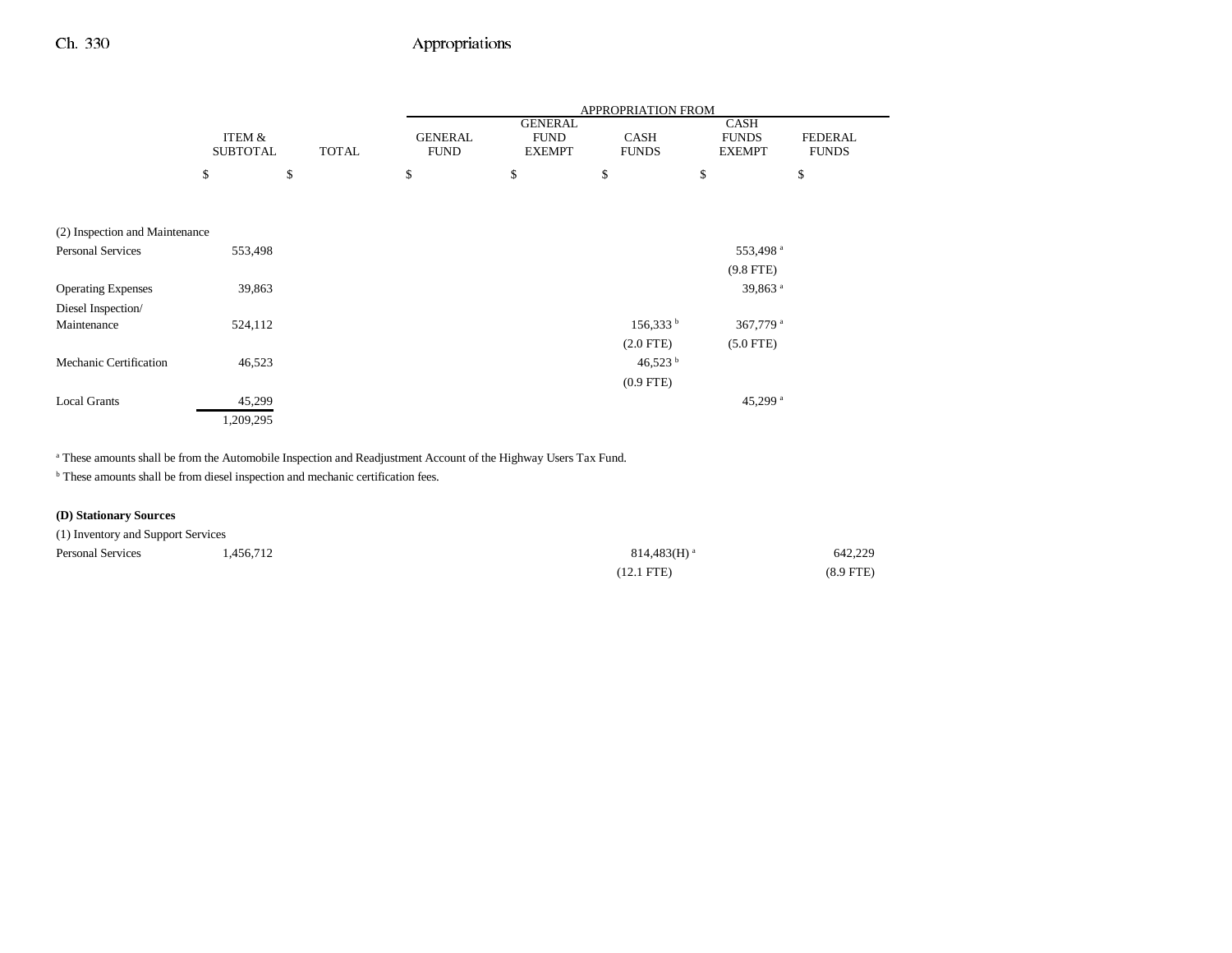| <b>Operating Expenses</b> |  |
|---------------------------|--|
|---------------------------|--|

a These amounts shall be from the Stationary Sources Control Fund.

| (2) Permits and Compliance Assurance |           |                        |             |
|--------------------------------------|-----------|------------------------|-------------|
| <b>Personal Services</b>             | 2,236,036 | 1,597,374 <sup>a</sup> | 638,662     |
|                                      |           | $(30.5$ FTE)           | $(8.6$ FTE) |
| <b>Operating Expenses</b>            | 54,275    | $18,231$ <sup>a</sup>  | 36,044      |
| <b>Construction Permit</b>           |           |                        |             |
| Backlog <sup>152</sup>               | 181,040   | $181,040^{\mathrm{b}}$ |             |
|                                      |           | $(4.1$ FTE)            |             |
| <b>Local Contracts</b>               | 343,492   | 99,114 $a$             | 244,378     |
|                                      | 2,814,843 |                        |             |

a These amounts shall be from the Stationary Sources Control Fund.

**b** This amount shall be from reserves in the Stationary Sources Control Fund.

| (3) Hazardous and Toxic Control |         |                       |             |
|---------------------------------|---------|-----------------------|-------------|
| <b>Personal Services</b>        | 508,281 | 385,710 <sup>a</sup>  | 122,571     |
|                                 |         | $(7.3$ FTE)           | $(2.2$ FTE) |
| <b>Operating Expenses</b>       | 64,330  | $64,330$ <sup>a</sup> |             |
| Preservation of the Ozone       |         |                       |             |
| Layer                           | 248,958 | 248,958 <sup>b</sup>  |             |
|                                 |         | $(2.0$ FTE)           |             |
|                                 | 821,569 |                       |             |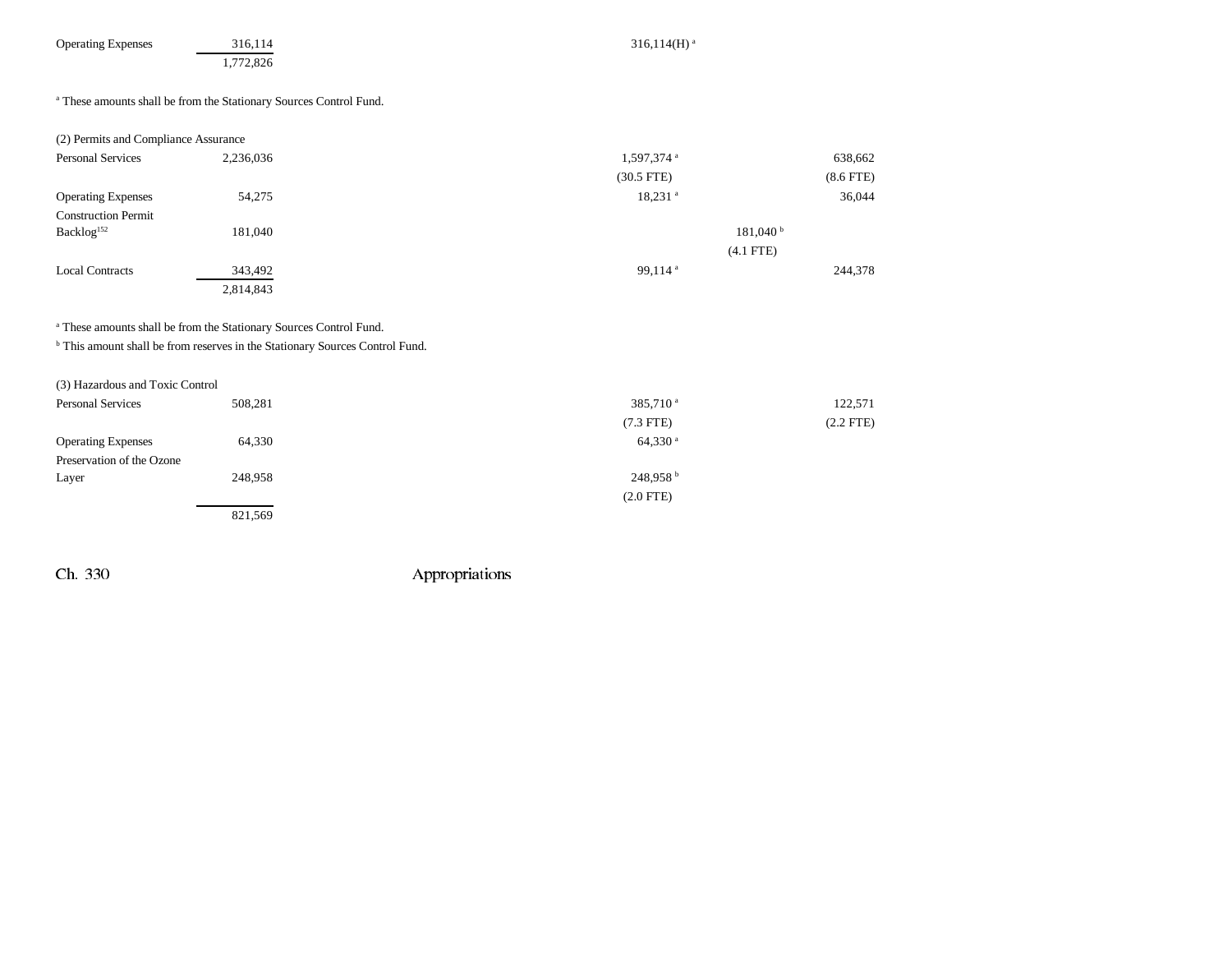|                 |       |             | APPROPRIATION FROM |              |               |                |  |  |
|-----------------|-------|-------------|--------------------|--------------|---------------|----------------|--|--|
|                 |       |             | GENERAL            |              | CASH          |                |  |  |
| ITEM &          |       | GENERAL     | <b>FUND</b>        | CASH         | <b>FUNDS</b>  | <b>FEDERAL</b> |  |  |
| <b>SUBTOTAL</b> | TOTAL | <b>FUND</b> | <b>EXEMPT</b>      | <b>FUNDS</b> | <b>EXEMPT</b> | <b>FUNDS</b>   |  |  |
|                 |       |             |                    |              |               |                |  |  |

a These amounts shall be from the Stationary Sources Control Fund.

<sup>b</sup> This amount shall be from the Ozone Protection Fund.

12,798,226

### **(6) WATER QUALITY CONTROL DIVISION**

| (A) Administration              |           |              |                       |                     |                      |
|---------------------------------|-----------|--------------|-----------------------|---------------------|----------------------|
| <b>Personal Services</b>        | 3,644,416 | 1,408,982(M) | 822.215 <sup>a</sup>  | 30.012 <sup>b</sup> | $1,383,207$ c        |
|                                 |           | $(26.1$ FTE) | (15.6 FTE)            |                     | $(23.1$ FTE)         |
| <b>Operating Expenses</b>       | 659,477   | 453,842(M)   | $17,467$ <sup>a</sup> |                     | 188,168 <sup>c</sup> |
| Grants                          | 7,877     |              |                       |                     | $7,877$ $\degree$    |
| <b>Indirect Cost Assessment</b> | 814,545   |              | 295.698 <sup>d</sup>  | 21.082 <sup>b</sup> | 497.765 $\degree$    |
|                                 | 5,126,315 |              |                       |                     |                      |

a These amounts shall be from the Water Quality Control Fund.

<sup>b</sup> These amounts shall be from reserves in the Water Quality Control Fund.

c These amounts shall be from the U.S. Environmental Protection Agency.

<sup>d</sup> Of this amount, \$195,582 shall be from the Water Quality Control Fund, \$31,294 shall be from the Sludge Management Fund, \$47,740 shall be from the Industrial Pretreatment Fund, and \$21,082 shall be from various sources of cash funds.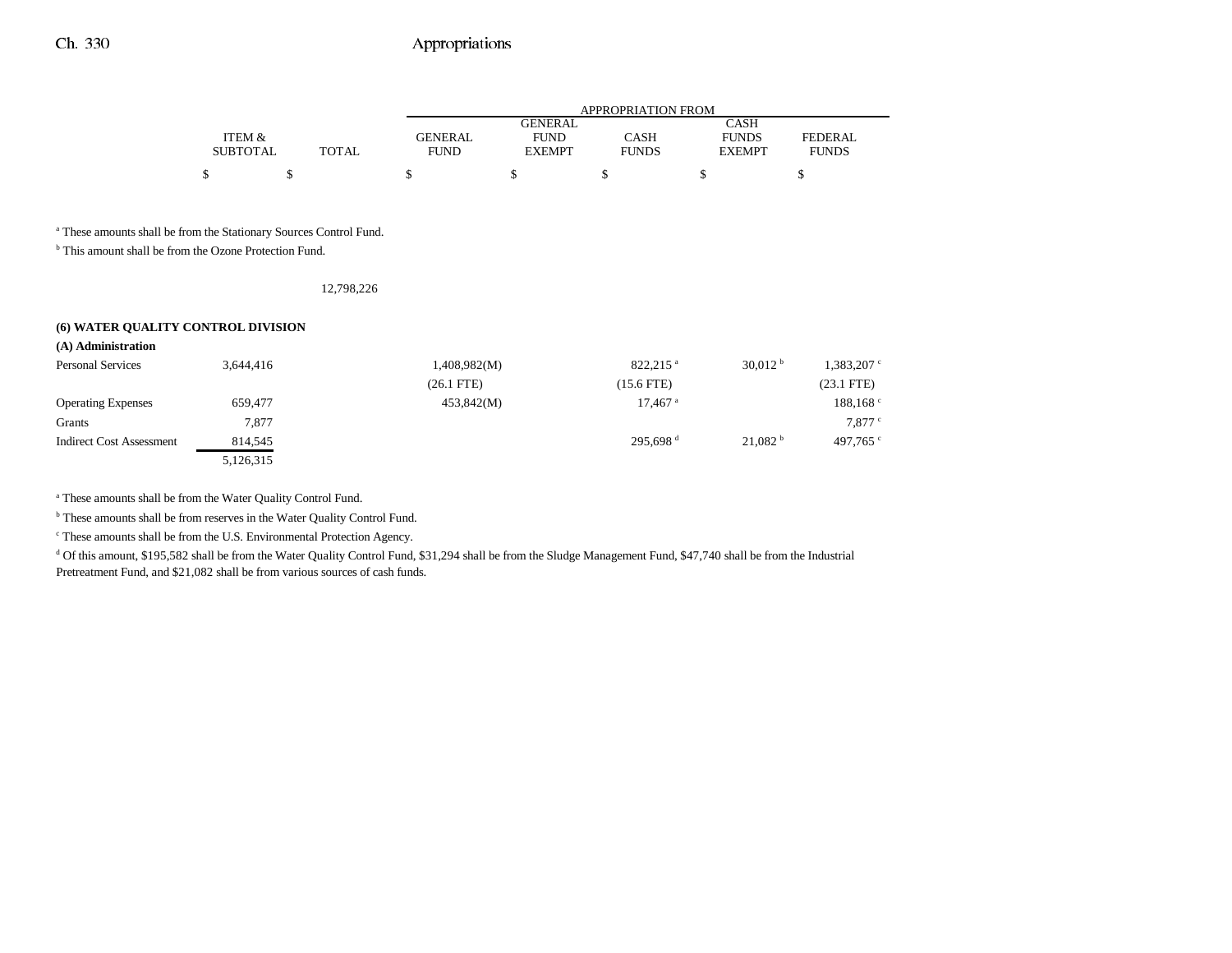| (B) Special Purpose            |           |             |                       |                           |             |
|--------------------------------|-----------|-------------|-----------------------|---------------------------|-------------|
| <b>Construction Management</b> |           |             |                       |                           |             |
| <b>Assistance Grant</b>        | 437,376   |             |                       |                           | 437,376     |
|                                |           |             |                       |                           | $(4.9$ FTE) |
| <b>Water Pollution Control</b> |           |             |                       |                           |             |
| Revolving Fund                 | 437,018   |             | 8,841 <sup>a</sup>    | 43,164 $b$                | 385,013     |
|                                |           |             | $(0.2$ FTE)           | $(0.8$ FTE $)$            | $(6.9$ FTE) |
| Water Planning Grant           | 1,323,078 |             |                       |                           | 1,323,078   |
|                                |           |             |                       |                           | $(4.4$ FTE) |
| Groundwater Protection         | 482,429   | 100,990     |                       | $136,240(T)$ <sup>c</sup> | 245,199     |
|                                |           | $(2.0$ FTE) |                       | $(2.5$ FTE)               | $(1.6$ FTE) |
| Sludge Management              |           |             |                       |                           |             |
| Program                        | 194,657   |             | 194,657 <sup>d</sup>  |                           |             |
|                                |           |             | $(3.0$ FTE)           |                           |             |
| <b>Special Studies</b>         | 151,358   |             |                       |                           | 151,358     |
|                                |           |             |                       |                           | $(3.2$ FTE) |
| <b>Industrial Pretreatment</b> |           |             |                       |                           |             |
| Program                        | 211,317   |             | $122,215$ $^{\circ}$  | 89,102 $f$                |             |
|                                |           |             | $(1.6$ FTE $)$        |                           |             |
| <b>Stormwater Permitting</b>   |           |             |                       |                           |             |
| Program                        | 340,049   |             | 340,049 $\frac{8}{5}$ |                           |             |
|                                |           |             | $(6.0$ FTE)           |                           |             |
|                                | 3,577,282 |             |                       |                           |             |

a This amount shall be from the interest earnings of the Water Resources and Power Development Authority.

b This amount shall be federal funds passed through the Water Resources and Power Development Authority.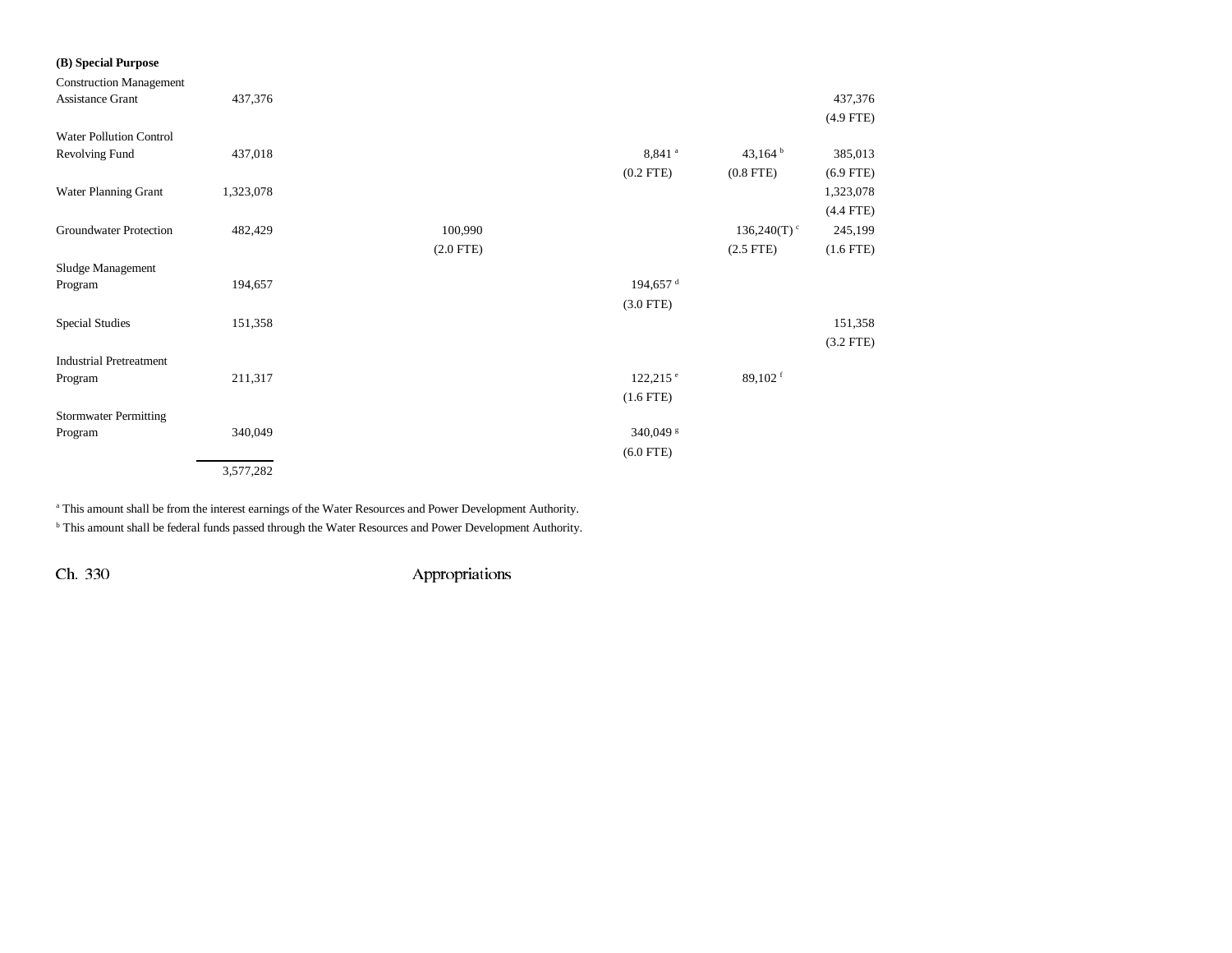|                 |       |                | APPROPRIATION FROM |              |               |              |  |  |
|-----------------|-------|----------------|--------------------|--------------|---------------|--------------|--|--|
|                 |       |                | <b>GENERAL</b>     |              | <b>CASH</b>   |              |  |  |
| ITEM &          |       | <b>GENERAL</b> | <b>FUND</b>        | CASH         | <b>FUNDS</b>  | FEDERAL      |  |  |
| <b>SUBTOTAL</b> | TOTAL | FUND           | <b>EXEMPT</b>      | <b>FUNDS</b> | <b>EXEMPT</b> | <b>FUNDS</b> |  |  |
| ¢               |       |                |                    |              |               |              |  |  |

c This amount shall be from the Department of Agriculture, Groundwater Protection Fund.

d This amount shall be from the Sludge Management Fund.

e This amount shall be from the Industrial Pretreatment Fund.

f This amount shall be from reserves in the Industrial Pretreatment Fund.

<sup>g</sup> This amount shall be from the Water Quality Control Fund.

#### 8,703,597

### **(7) HAZARDOUS MATERIALS AND WASTE MANAGEMENT DIVISION**

| (A) Division Director's Office  |           |             |                        |                     |         |
|---------------------------------|-----------|-------------|------------------------|---------------------|---------|
| Program Costs                   | 345,276   | 217,302     | $106,558$ <sup>a</sup> | 21,416 <sup>b</sup> |         |
|                                 |           | $(4.0$ FTE) | $(1.5$ FTE)            |                     |         |
| Legal Services for 5,700        |           |             |                        |                     |         |
| hours                           | 373,593   |             | $141,039$ <sup>a</sup> |                     | 232,554 |
| <b>Indirect Cost Assessment</b> | 1,089,568 |             | 549.069 <sup>a</sup>   | 25.522 <sup>b</sup> | 514,977 |
|                                 | .808,437  |             |                        |                     |         |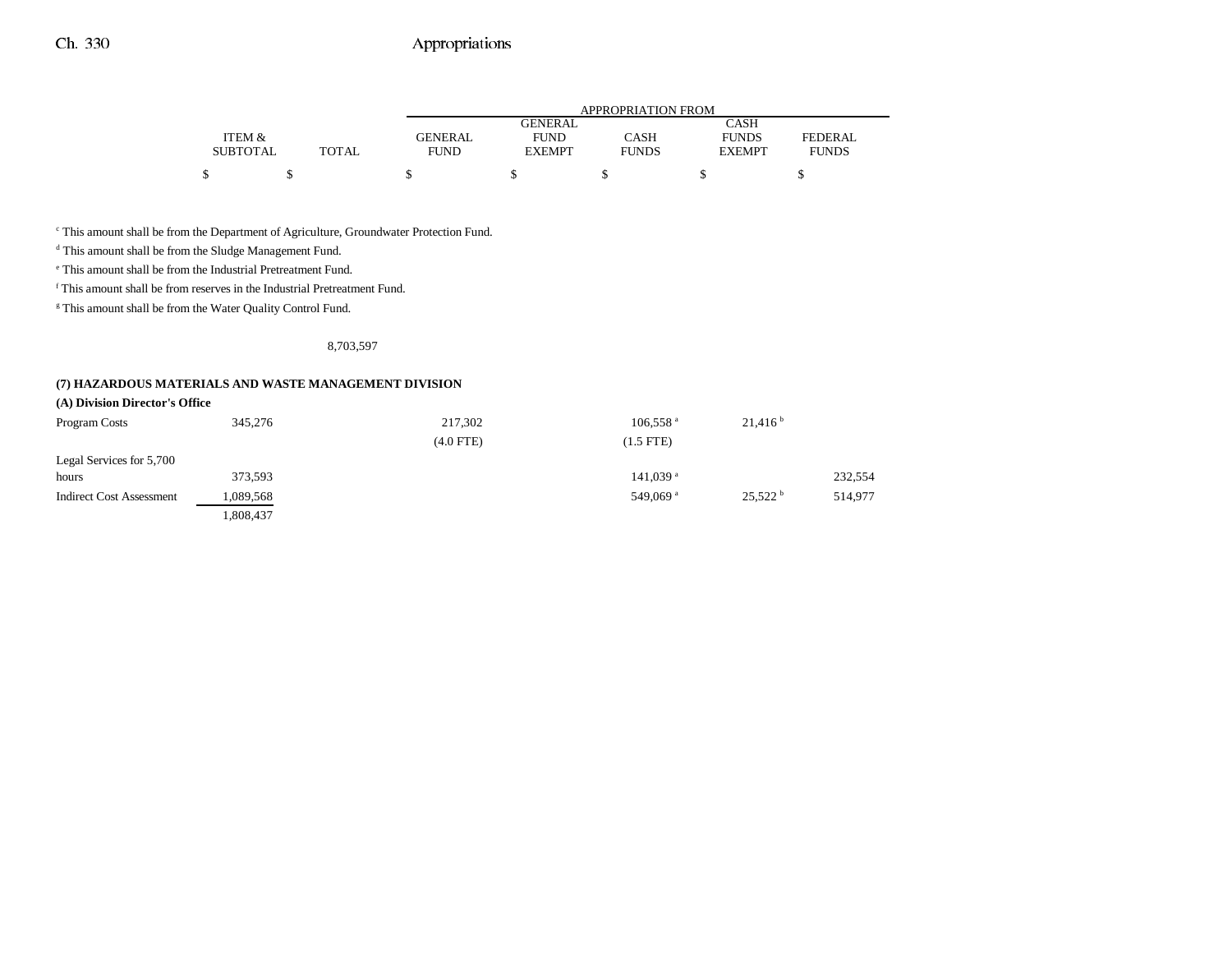<sup>a</sup> Of these amounts, \$127,727 shall be from the Hazardous Waste Commission Fund, \$211,145 shall be from the Hazardous Waste Service Fund, \$307,811 shall be from the Hazardous Substance Response Fund, \$25,754 shall be from the Solid Waste Management Fund, \$112,884 shall be from the Radiation Control Fund, and \$11,345 shall be from the Uranium Mill Tailings Remedial Action Program Fund.

b Of these amounts, \$21,416 shall be from reserves in the Hazardous Waste Commission Fund and \$25,522 shall be from reserves in the Solid Waste Management Fund.

| (B) Hazardous Waste Control Program |           |                          |                        |              |
|-------------------------------------|-----------|--------------------------|------------------------|--------------|
| Personal Services                   | 2,306,810 | $1,007,124$ <sup>a</sup> | $234,594$ <sup>b</sup> | 1,065,092    |
|                                     | 2,341,310 |                          | 282,511 <sup>b</sup>   | 1,051,675    |
|                                     |           | $(20.4$ FTE)             | $(2.7$ FTE)            | $(18.7$ FTE) |
| <b>Operating Expenses</b>           | 110,106   | $60,414$ <sup>a</sup>    |                        | 49,692       |
|                                     | 115,599   |                          | 5,493 $^{\rm b}$       |              |
|                                     | 2,416,916 |                          |                        |              |
|                                     | 2,456,909 |                          |                        |              |
|                                     |           |                          |                        |              |

a These amounts shall be from the Hazardous Waste Service Fund.

<sup>b</sup> <del>This amount</del> THESE AMOUNTS shall be from reserves in the Hazardous Waste Service Fund.

| (C) Solid Waste Control Program |         |             |                      |             |  |
|---------------------------------|---------|-------------|----------------------|-------------|--|
| Program Costs                   | 822,625 | 195,491     | 559.072 <sup>a</sup> | 68.062      |  |
|                                 |         | $(3.5$ FTE) | $(6.3$ FTE)          | $(1.0$ FTE) |  |

a Of this amount, \$452,834 shall be from the Solid Waste Management Fund and \$106,238 shall be from the Hazardous Substance Response Fund.

#### **(D) Uranium Mill Tailings Remedial Action Program**

| Program Costs | 465,320 | $45,817(H)$ <sup>a</sup> |             |
|---------------|---------|--------------------------|-------------|
|               |         | $(0.6$ FTE $)$           | $(5.7$ FTE) |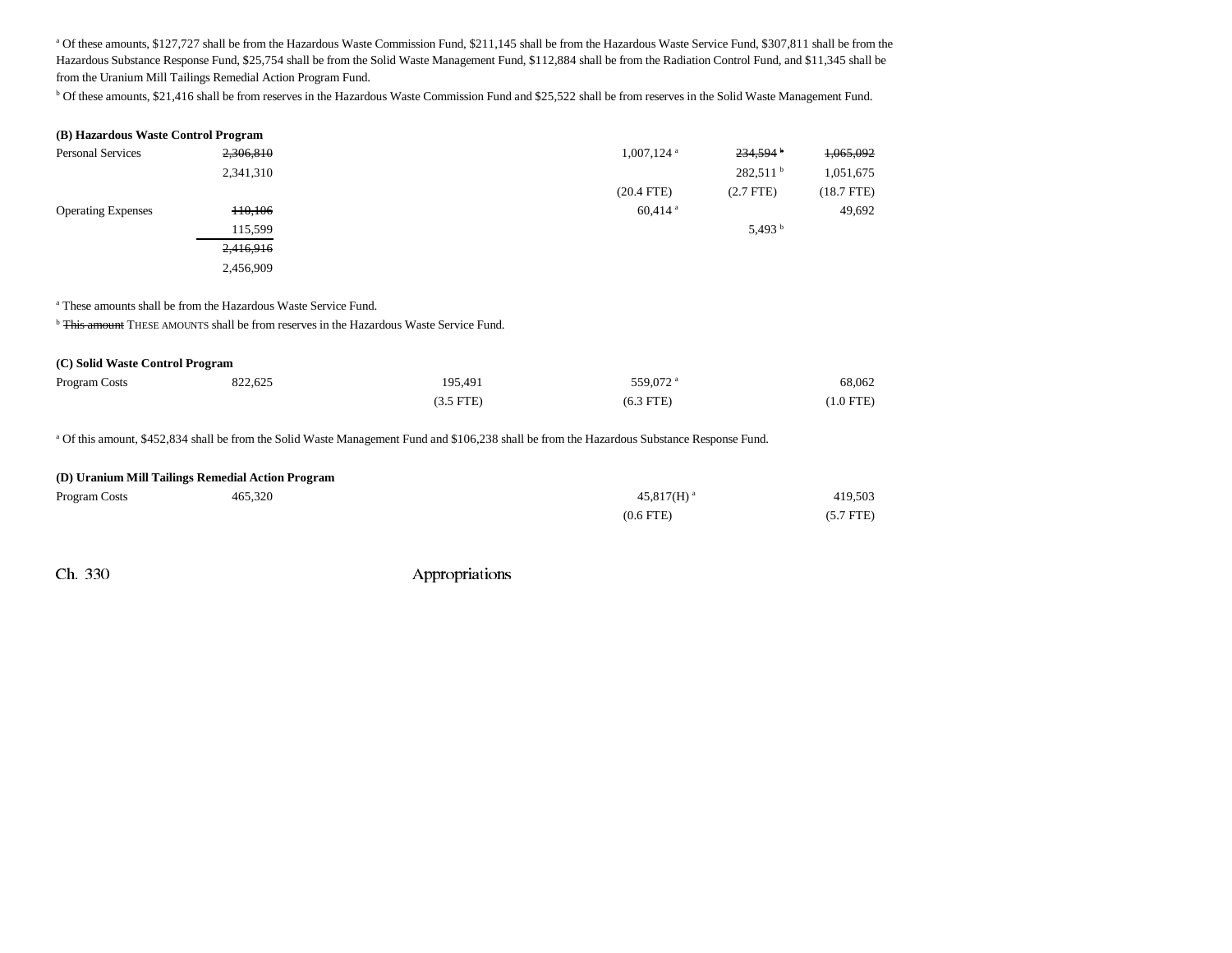|       | APPROPRIATION FROM |                |              |               |              |
|-------|--------------------|----------------|--------------|---------------|--------------|
|       |                    | <b>GENERAL</b> |              | CASH          |              |
|       | <b>GENERAL</b>     | <b>FUND</b>    | CASH         | <b>FUNDS</b>  | FEDERAL      |
| TOTAL | <b>FUND</b>        | <b>EXEMPT</b>  | <b>FUNDS</b> | <b>EXEMPT</b> | <b>FUNDS</b> |
|       |                    |                |              |               |              |
|       |                    |                |              |               |              |

<sup>a</sup> This amount shall be from the Uranium Mill Tailings Remedial Action Program Fund.

| $(E)$ Contaminated Site Cleanups <sup>127</sup> |           |                                                        |              |
|-------------------------------------------------|-----------|--------------------------------------------------------|--------------|
| <b>Personal Services</b>                        | 3,456,476 | 522,381 $(T)$ <sup>b</sup><br>$1,032,511$ <sup>a</sup> | 1,901,584    |
|                                                 |           | $(17.8$ FTE)<br>$(9.0$ FTE)                            | $(18.4$ FTE) |
| <b>Operating Expenses</b>                       | 357,445   | $24,819(T)$ <sup>b</sup><br>153,666 <sup>a</sup>       | 178,960      |
| <b>Contaminated Sites</b>                       |           |                                                        |              |
| Operation and                                   |           |                                                        |              |
| Maintenance <sup>153</sup>                      | 2,132,000 | $264,500(H)$ <sup>a</sup>                              | 1,867,500    |
|                                                 | 5,945,921 |                                                        |              |

a Of these amounts, \$1,438,793 shall be from the Hazardous Substance Response Fund and \$11,884 shall be from Colorado Open Records Act fees collected.

b These amounts shall be from the Department of Law.

### **(F) Uranium Site Remediation**

| <b>Personal Services</b>  | 470,896 | 470.896 $a$            |
|---------------------------|---------|------------------------|
|                           |         | $(6.6$ FTE)            |
| <b>Operating Expenses</b> | 127.700 | $127.700$ <sup>a</sup> |
|                           | 598,596 |                        |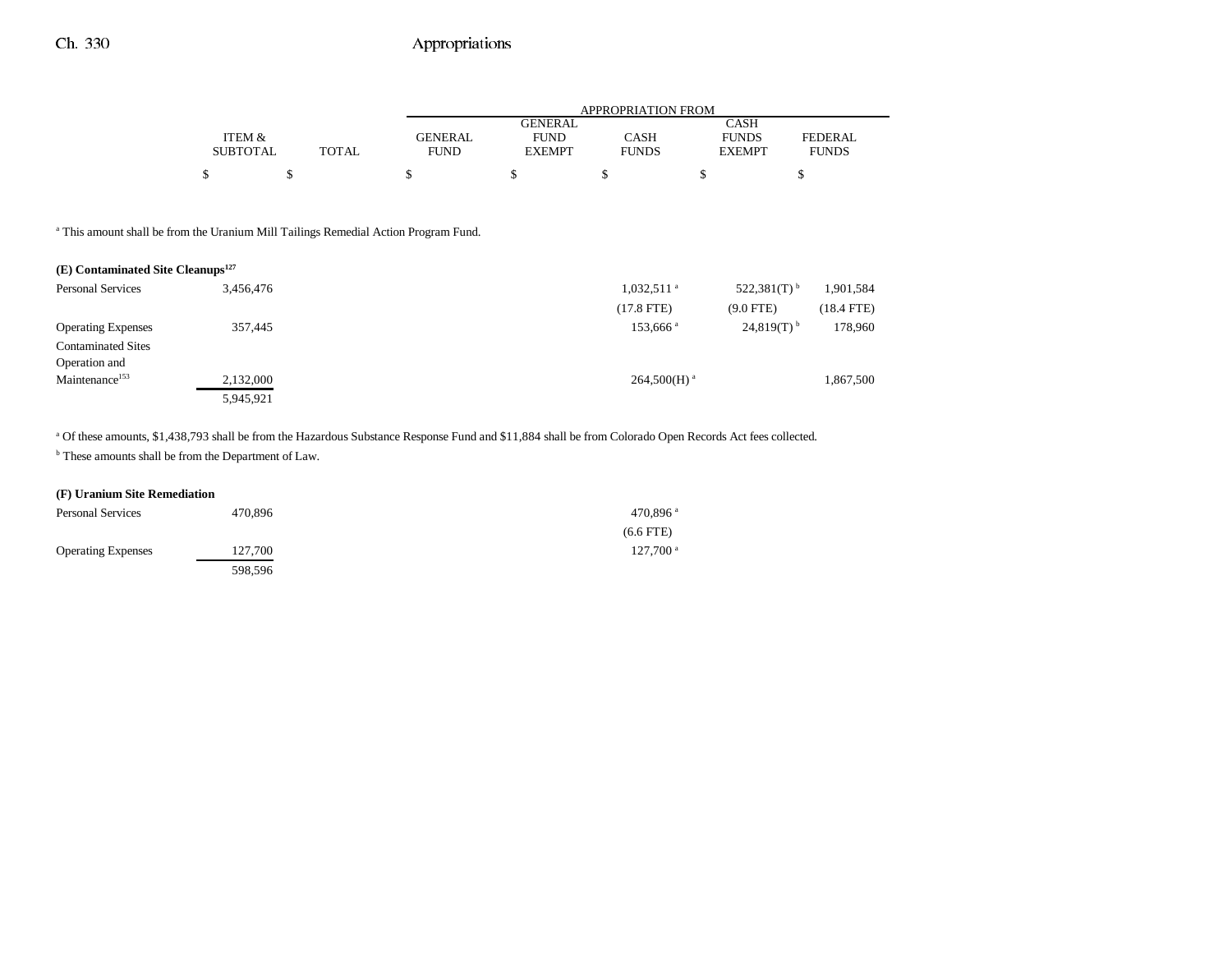a These amounts shall be from the Radiation Control Fund.

### **(G) Rocky Flats Agreement**

| Program Costs                   | 2,555,219 | 2,555,219    |
|---------------------------------|-----------|--------------|
|                                 |           | $(33.3$ FTE) |
| Legal Services for 550 hours    | 26,399    | 26,399       |
| Payment to the Office of the    |           |              |
| Governor                        | 20,000    | 20,000       |
| <b>Indirect Cost Assessment</b> | 490.610   | 490,610      |
|                                 | 3,092,228 |              |

# 15,150,043

15,190,036

### **(8) CONSUMER PROTECTION**

| <b>Personal Services</b>          | 1,642,237 |           | 1,301,777       | 13,644 <sup>a</sup>   | 59,427 $(T)$ <sup>b</sup> | 267,389     |
|-----------------------------------|-----------|-----------|-----------------|-----------------------|---------------------------|-------------|
|                                   |           |           | $(23.6$ FTE $)$ |                       | $(1.0$ FTE)               | $(3.4$ FTE) |
| <b>Operating Expenses</b>         | 156,109   |           | 59,945          | 2,001 <sup>a</sup>    | $6,165(T)$ <sup>b</sup>   | 87,998      |
| <b>Tanning Devices Regulation</b> | 32,666    |           |                 | $32,666$ <sup>a</sup> |                           |             |
|                                   |           |           |                 | $(0.7$ FTE $)$        |                           |             |
| <b>Indirect Cost Assessment</b>   | 53,190    |           |                 | $10.459$ <sup>a</sup> | $5,972(T)$ <sup>b</sup>   | 36,759      |
|                                   |           | 1.884.202 |                 |                       |                           |             |

a Of these amounts, \$18,950 shall be from the Food Protection Cash Fund and \$39,820 shall be from the Artificial Tanning Devices Fund.

b Of these amounts, \$63,662 shall be from the Department of Corrections and \$7,902 shall be from the Department of Human Services.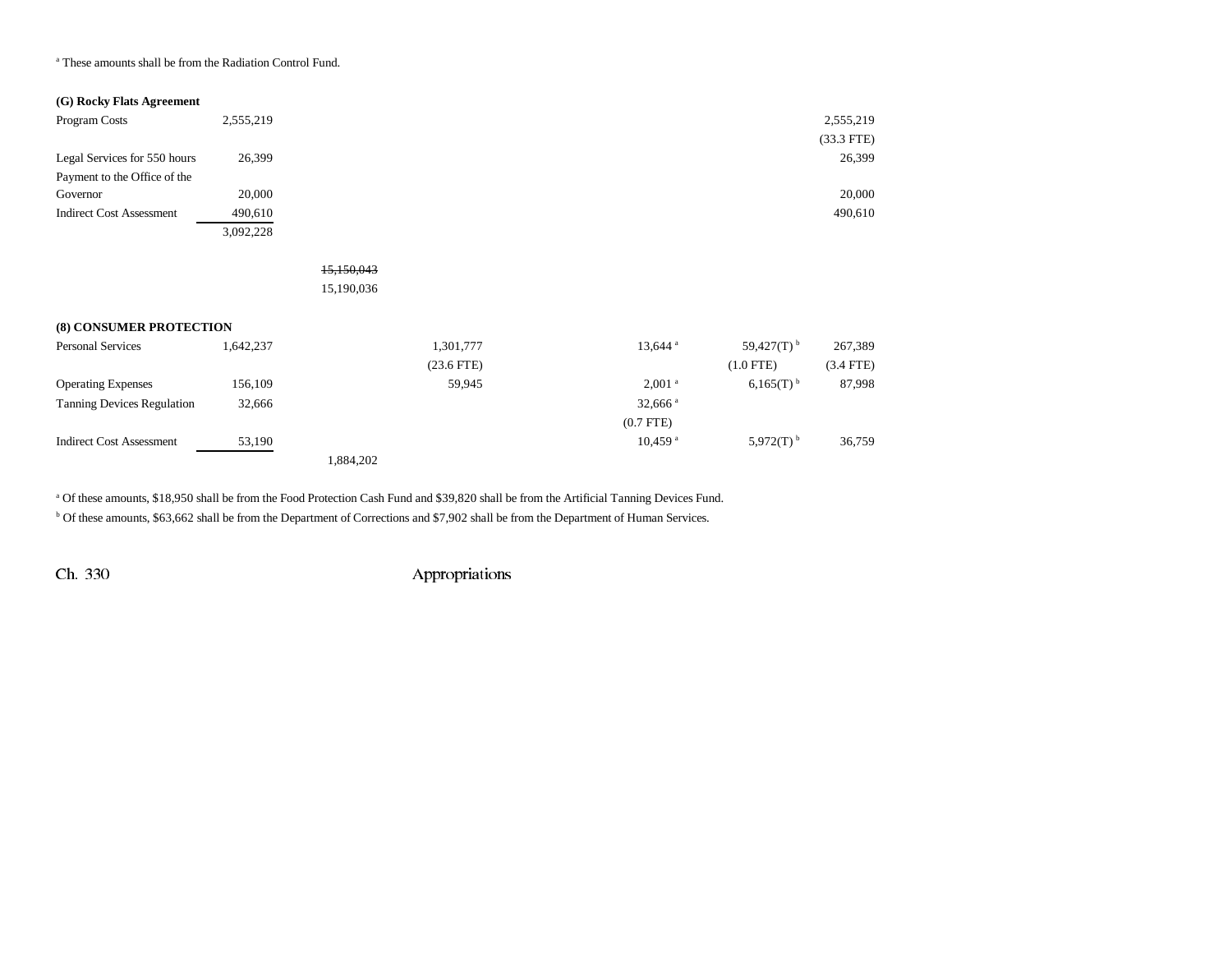|                                                                         |                           |              |                               |                                                | <b>APPROPRIATION FROM</b>   |                                              |                                |
|-------------------------------------------------------------------------|---------------------------|--------------|-------------------------------|------------------------------------------------|-----------------------------|----------------------------------------------|--------------------------------|
|                                                                         | ITEM &<br><b>SUBTOTAL</b> | <b>TOTAL</b> | <b>GENERAL</b><br><b>FUND</b> | <b>GENERAL</b><br><b>FUND</b><br><b>EXEMPT</b> | <b>CASH</b><br><b>FUNDS</b> | <b>CASH</b><br><b>FUNDS</b><br><b>EXEMPT</b> | <b>FEDERAL</b><br><b>FUNDS</b> |
|                                                                         | \$                        | \$           | \$                            | \$                                             | \$                          | \$                                           | \$                             |
|                                                                         |                           |              |                               |                                                |                             |                                              |                                |
| (9) POLLUTION PREVENTION                                                |                           |              |                               |                                                |                             |                                              |                                |
| Program Costs                                                           | 268,402                   |              |                               |                                                | 65,000 $^{\rm a}$           |                                              | 203,402                        |
|                                                                         |                           |              |                               |                                                |                             |                                              | $(1.0$ FTE)                    |
| <b>Indirect Cost Assessment</b>                                         | 18,294                    |              |                               |                                                | $2,239$ <sup>a</sup>        |                                              | 16,055                         |
|                                                                         |                           | 286,696      |                               |                                                |                             |                                              |                                |
| <sup>a</sup> These amounts shall be from the Pollution Prevention Fund. |                           |              |                               |                                                |                             |                                              |                                |
| (10) DISEASE CONTROL AND EPIDEMIOLOGY DIVISION                          |                           |              |                               |                                                |                             |                                              |                                |
| (A) Administration                                                      |                           |              |                               |                                                |                             |                                              |                                |
| General Disease Control,                                                |                           |              |                               |                                                |                             |                                              |                                |
| Surveillance and                                                        |                           |              |                               |                                                |                             |                                              |                                |
| Administration <sup>154</sup>                                           | 3,006,737                 |              | 1,021,868                     |                                                | 4,302 $a$                   |                                              | 1,980,567                      |
| <b>Indirect Cost Assessment</b>                                         | 1,495,113                 |              | $(8.1$ FTE)                   |                                                |                             | $13,251(T)$ <sup>c</sup>                     | $(28.5$ FTE)<br>1,481,862      |
|                                                                         | 4,501,850                 |              |                               |                                                |                             |                                              |                                |
|                                                                         |                           |              |                               |                                                |                             |                                              |                                |

a This amount shall be from the sale of rabies vaccines.

b Of this amount, \$515,422 shall be from the Preventive Health Services Block Grant.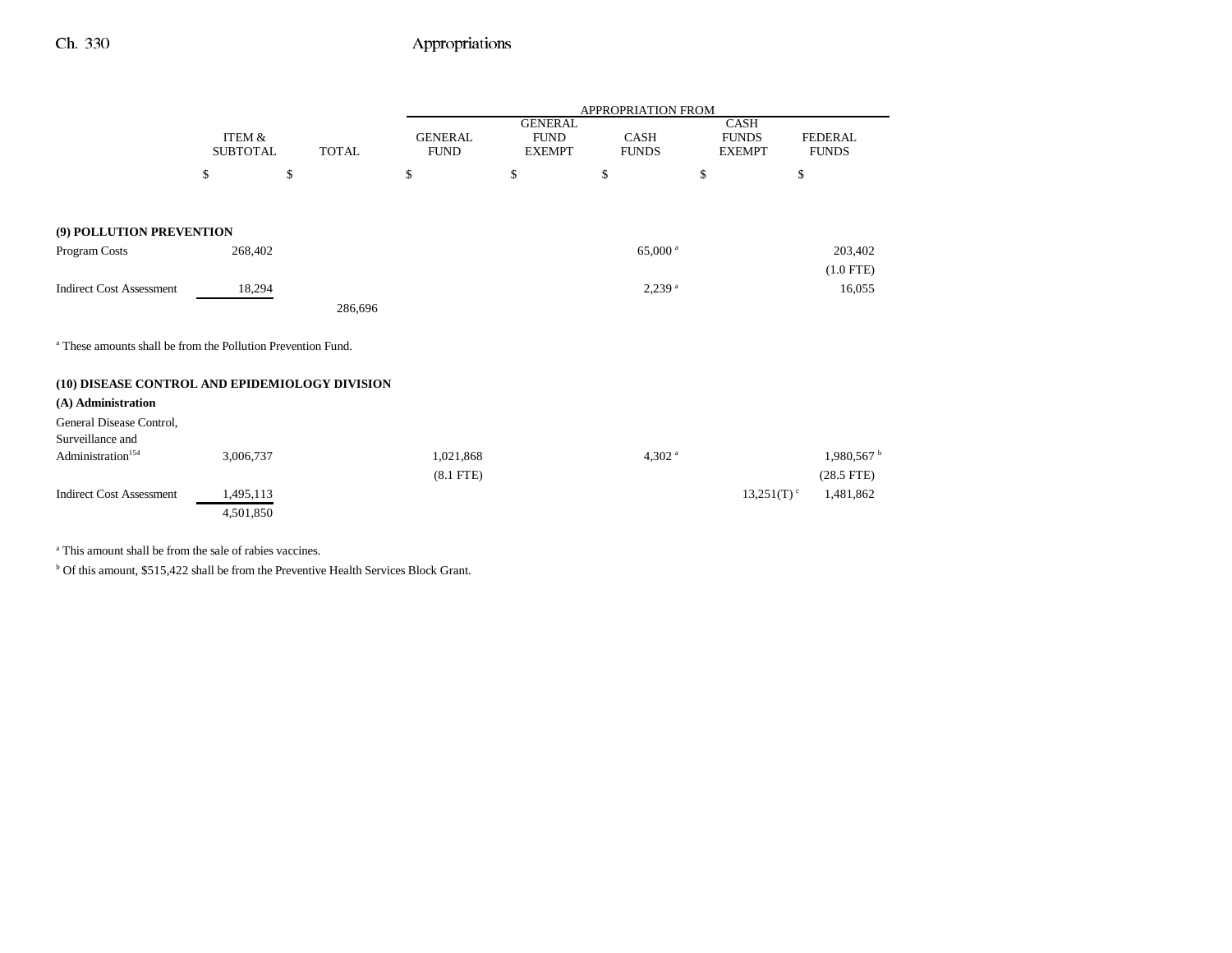c This amount shall be from Medicaid funds appropriated in the Department of Health Care Policy and Financing.

## **(B) Special Purpose**

| <b>Birth Defects Registry</b> | 331,901    | 331,901     |                           |              |
|-------------------------------|------------|-------------|---------------------------|--------------|
|                               |            | $(5.5$ FTE) |                           |              |
| Vaccination Support           | 1,936,637  |             |                           | 1,936,637    |
| <b>Infant Immunization</b>    |            |             |                           |              |
| Program                       | 20,211     |             | $20,211(T)^{a}$           |              |
|                               | 91,175     |             | $91,175(T)$ <sup>a</sup>  |              |
|                               |            |             | $(0.2$ FTE)               |              |
| Tuberculosis Treatment        | 925,449    | 620,681     | 53,048(L) $^{\rm b}$      | 251,720      |
|                               |            |             |                           | $(3.0$ FTE)  |
| AIDS Surveillance and         |            |             |                           |              |
| Prevention                    | 3,871,938  | 50,908      |                           | 3,821,030    |
|                               |            |             |                           | $(49.2$ FTE) |
| Administration and Client     |            |             |                           |              |
| Services Under the Ryan       |            |             |                           |              |
| White Act                     | 1,942,047  | 379,071     |                           | 1,562,976    |
|                               |            | $(0.4$ FTE) |                           | $(2.1$ FTE)  |
| Health Program for            |            |             |                           |              |
| Refugees                      | 125,447    |             | 71,840 $(T)$ <sup>c</sup> | 53,607       |
|                               |            |             | $(1.0$ FTE)               | $(0.7$ FTE)  |
| Federal Grants <sup>155</sup> | 5,078,778  |             |                           | 5,078,778    |
|                               |            |             |                           | $(30.2$ FTE) |
|                               | 14,232,408 |             |                           |              |
|                               | 14,303,372 |             |                           |              |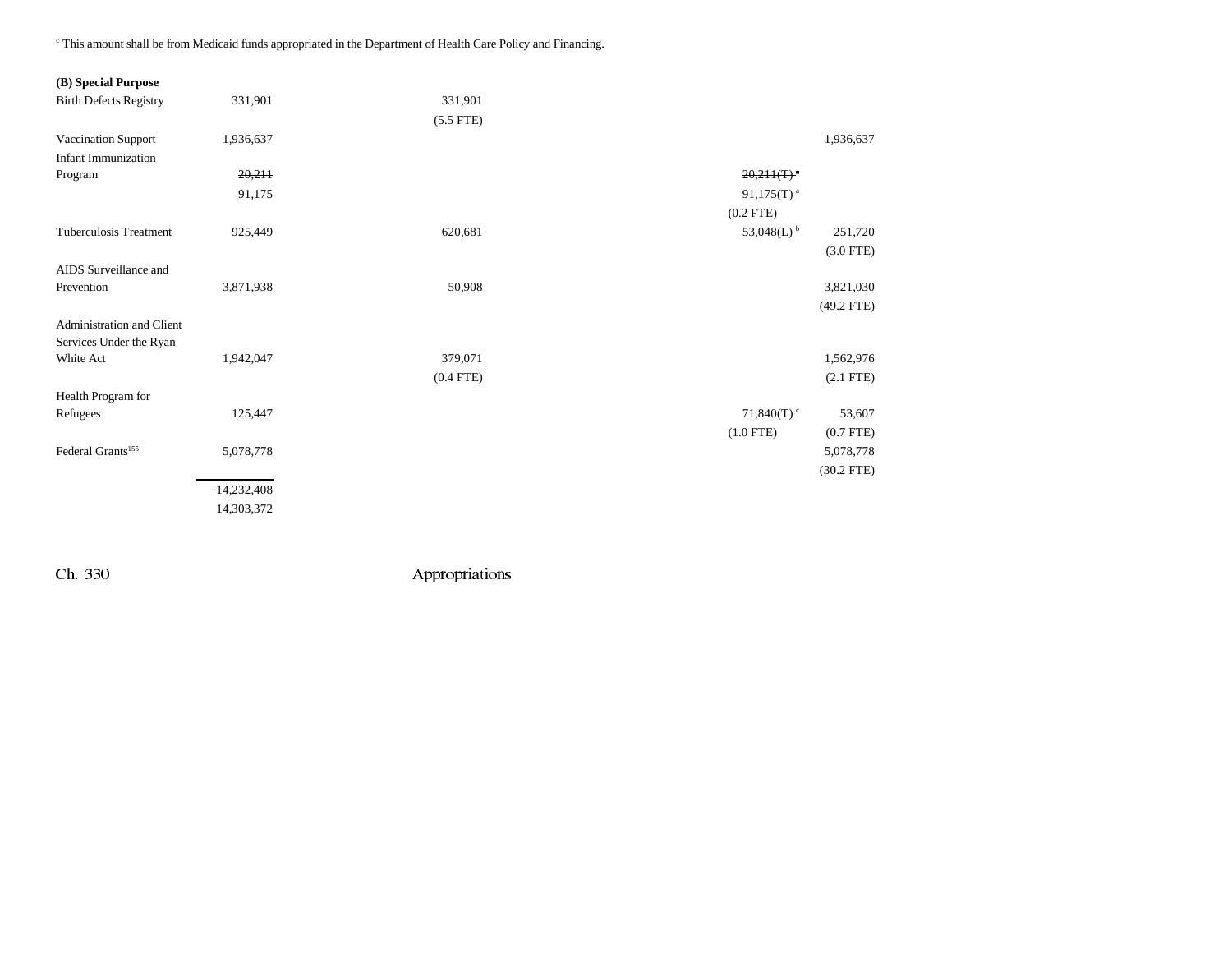|                 |       | APPROPRIATION FROM |               |              |               |                |  |
|-----------------|-------|--------------------|---------------|--------------|---------------|----------------|--|
|                 |       |                    | GENERAL       |              | CASH          |                |  |
| ITEM &          |       | GENERAL            | FUND          | CASH         | <b>FUNDS</b>  | <b>FEDERAL</b> |  |
| <b>SUBTOTAL</b> | TOTAL | <b>FUND</b>        | <b>EXEMPT</b> | <b>FUNDS</b> | <b>EXEMPT</b> | <b>FUNDS</b>   |  |
|                 |       |                    |               |              |               |                |  |

a This amount shall be from Medicaid funds appropriated in the Department of Health Care Policy and Financing.

<sup>b</sup> This amount shall be from county tuberculosis treatment matching funds pursuant to Section 25-4-513, C.R.S.

c This amount shall be from federal funds appropriated in the Department of Human Services.

### 18,734,258

18,805,222

#### **(11) FAMILY AND COMMUNITY HEALTH SERVICES DIVISION**

|  | (A) Administration |  |
|--|--------------------|--|
|--|--------------------|--|

| Program and Administration | 4.725.898 | 158,068(M)  |            | 737 <sup>a</sup>         | 4.567.093 $^{\rm b}$   |
|----------------------------|-----------|-------------|------------|--------------------------|------------------------|
|                            |           | $(0.7$ FTE) |            |                          | $(17.2$ FTE)           |
| Indirect Cost Assessment   | .609.622  |             | $19.757$ ° | $67.182(T)$ <sup>d</sup> | $1,522,683$ $^{\circ}$ |
|                            | 6.335.520 |             |            |                          |                        |

a This amount shall be from donations.

b Of this amount, \$60,000 shall be from the Preventive Health Services Block Grant and \$4,507,093 shall be from the Maternal and Child Health Block Grant.

<sup>c</sup> Of this amount, \$15,210 shall be from the Newborn Screening and Genetic Counseling Cash Fund pursuant to Section 25-4-1006, C.R.S., and \$4,547 shall be from various sources from within the division.

<sup>d</sup> This amount shall be from Medicaid funds appropriated in the Department of Health Care Policy and Financing.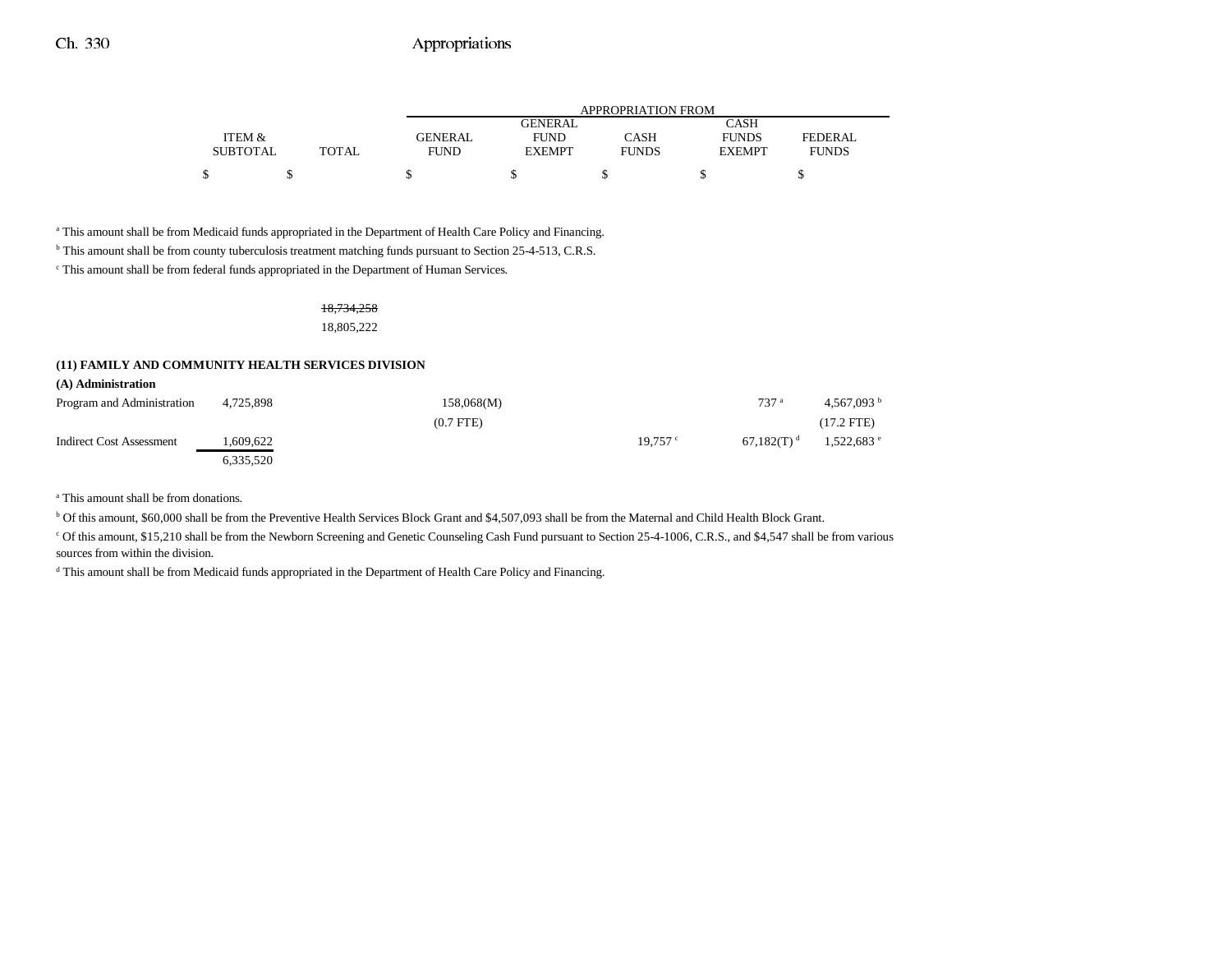e Of this amount, \$509,280 shall be from the Maternal and Child Health Block Grant.

| (B) Community Nursing and Handicapped Children's Program |           |                 |                   |                            |                        |
|----------------------------------------------------------|-----------|-----------------|-------------------|----------------------------|------------------------|
| Program and Administration                               | 1,608,746 | 976,787(M)      |                   |                            | 631,959 <sup>a</sup>   |
|                                                          |           | $(20.8$ FTE $)$ |                   |                            | $(10.3$ FTE)           |
| Community-based Case                                     |           |                 |                   |                            |                        |
| <b>Management Services</b>                               | 204,529   |                 |                   |                            | $204,529$ <sup>a</sup> |
| <b>Purchase of Services</b>                              | 3,985,115 | 1,930,928(M)    | 37.298 $^{\rm b}$ | 560.132 $(T)$ <sup>c</sup> | 1,456,757 a            |
|                                                          | 5,798,390 |                 |                   |                            |                        |

a These amounts shall be from the Maternal and Child Health Block Grant.

<sup>b</sup> This amount shall be from client fees.

c This amount shall be from Medicaid funds appropriated in the Department of Health Care Policy and Financing.

|  |  | $(C)$ Family Planning <sup>155a</sup> |  |
|--|--|---------------------------------------|--|
|--|--|---------------------------------------|--|

| <b>Personal Services</b>                      | 327,156   | 327,156     |                 |           |
|-----------------------------------------------|-----------|-------------|-----------------|-----------|
|                                               |           | $(6.4$ FTE) |                 |           |
| <b>Operating Expenses</b>                     | 86,140    | 86,140      |                 |           |
| Purchase of Services <sup>44, 154, 156,</sup> |           |             |                 |           |
| 157, 158                                      | 3,044,629 | 1,109,784   | $61,500(T)^{a}$ | 1,873,345 |
|                                               | 3,457,925 |             |                 |           |

a This amount shall be from Medicaid funds appropriated in the Department of Health Care Policy and Financing.

| (D) Special Purpose     |         |         |
|-------------------------|---------|---------|
| Denture Program for the |         |         |
| Elderly                 | 498.796 | 498.796 |
|                         |         |         |
|                         |         |         |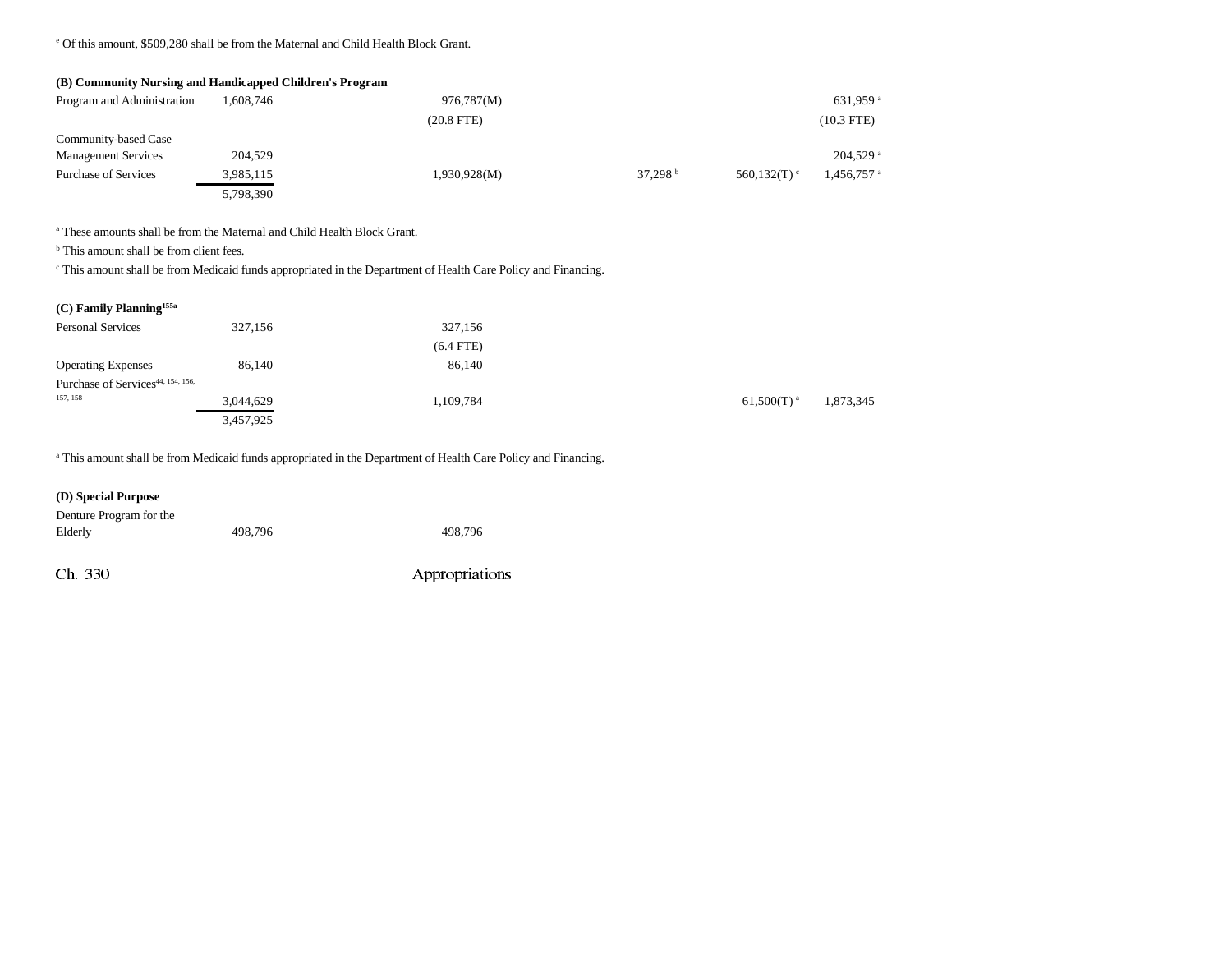|                               |                                      |              |                               |                                                | <b>APPROPRIATION FROM</b>   |                                              |                                |
|-------------------------------|--------------------------------------|--------------|-------------------------------|------------------------------------------------|-----------------------------|----------------------------------------------|--------------------------------|
|                               | <b>ITEM &amp;</b><br><b>SUBTOTAL</b> | <b>TOTAL</b> | <b>GENERAL</b><br><b>FUND</b> | <b>GENERAL</b><br><b>FUND</b><br><b>EXEMPT</b> | <b>CASH</b><br><b>FUNDS</b> | <b>CASH</b><br><b>FUNDS</b><br><b>EXEMPT</b> | <b>FEDERAL</b><br><b>FUNDS</b> |
|                               | \$                                   | \$           | $\$$                          | \$                                             | \$                          | \$                                           | $\mathbb{S}$                   |
|                               |                                      |              |                               |                                                |                             |                                              |                                |
|                               |                                      |              | $(0.8$ FTE)                   |                                                |                             |                                              |                                |
| Homebound Dentistry           |                                      |              |                               |                                                |                             |                                              |                                |
| <b>Services</b>               | 40,000                               |              | 40,000                        |                                                |                             |                                              |                                |
| Genetics Counseling           |                                      |              |                               |                                                |                             |                                              |                                |
| Program                       | 858,984                              |              |                               |                                                | 858,984 a                   |                                              |                                |
| Early and Periodic            |                                      |              |                               |                                                |                             |                                              |                                |
| Screening, Diagnosis, and     |                                      |              |                               |                                                |                             |                                              |                                |
| <b>Treatment Program</b>      | 2,718,021                            |              |                               |                                                |                             | $2,718,021(T)$ <sup>b</sup>                  |                                |
|                               |                                      |              |                               |                                                |                             | $(4.5$ FTE)                                  |                                |
| <b>Migrant Program</b>        | 1,678,810                            |              |                               |                                                | 87,632 $\degree$            | $183,338(T)$ <sup>d</sup>                    | 1,407,840                      |
|                               |                                      |              |                               |                                                |                             | $(0.4$ FTE)                                  | $(11.4$ FTE)                   |
| Department of Education       |                                      |              |                               |                                                |                             |                                              |                                |
| <b>Nursing Grants</b>         | 290,706                              |              |                               |                                                |                             | 290,706(T) <sup>d</sup>                      |                                |
|                               |                                      |              |                               |                                                |                             | $(1.3$ FTE)                                  |                                |
| Private Grants                | 571,889                              |              |                               |                                                |                             | 571,889 <sup>e</sup>                         |                                |
|                               |                                      |              |                               |                                                |                             | $(1.0$ FTE)                                  |                                |
| Federal Grants <sup>155</sup> | 78,708,231                           |              |                               |                                                |                             |                                              | 78,708,231                     |
|                               |                                      |              |                               |                                                |                             |                                              | $(41.6$ FTE)                   |
|                               | 85,365,437                           |              |                               |                                                |                             |                                              |                                |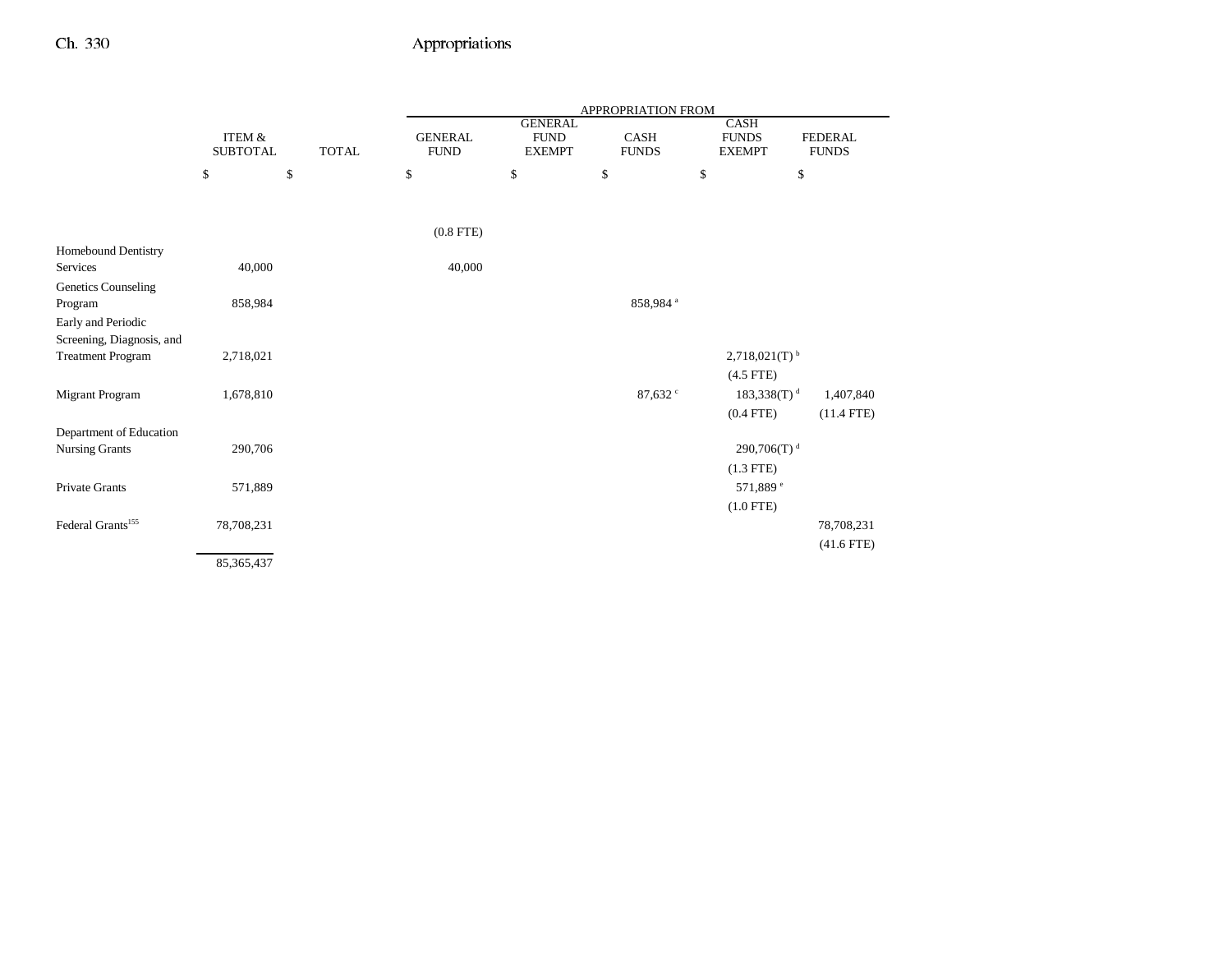<sup>a</sup> This amount shall be from the Newborn Screening and Genetic Counseling Cash Fund pursuant to Section 25-4-1006, C.R.S.

b This amount shall be from Medicaid funds appropriated in the Department of Health Care Policy and Financing.

c Of this amount, \$12,293 shall be from day care center contracts and \$75,339 shall be from Otero County headstart program.

d These amounts shall be from federal funds appropriated in the Department of Education.

e This amount shall be from grants and donations.

#### 100,957,272

#### **(12) HEALTH FACILITIES DIVISION**

| (A) Administration              |            |         |                      |                           |         |
|---------------------------------|------------|---------|----------------------|---------------------------|---------|
| <b>Personal Services</b>        | 853,152    |         |                      |                           |         |
|                                 | (14.9 FTE) |         |                      |                           |         |
| <b>Operating Expenses</b>       | 67,148     |         |                      |                           |         |
| <b>Indirect Cost Assessment</b> | 872,168    |         |                      |                           |         |
|                                 | 1,792,468  | 118,741 | 247,065 <sup>a</sup> | $689,968(T)$ <sup>b</sup> | 736,694 |

<sup>a</sup> Of this amount, \$138,735 shall be from the Medication Administration Cash Fund pursuant to Section 25-1-107(1)(ee)(V)(A), C.R.S., \$87,037 shall be from the General Licensure Cash Fund pursuant to Section 25-3-103.1, C.R.S., and \$21,293 shall be from various sources of cash funds within the division.

b This amount shall be from Medicaid funds appropriated in the Department of Health Care Policy and Financing.

| (B) Inspection of Personal Care Boarding Facilities |         |             |                       |                     |  |
|-----------------------------------------------------|---------|-------------|-----------------------|---------------------|--|
| <b>Program Costs</b>                                | 146.881 | 54.688      | $82.132$ <sup>a</sup> | 10.061 <sup>b</sup> |  |
|                                                     |         | $(0.8$ FTE) | $(1.5$ FTE $)$        |                     |  |

a This amount shall be from the Personal Care Boarding Home Cash Fund pursuant to Section 25-27-107.5, C.R.S.

<sup>b</sup> This amount shall be from reserves in the Personal Care Boarding Home Cash Fund.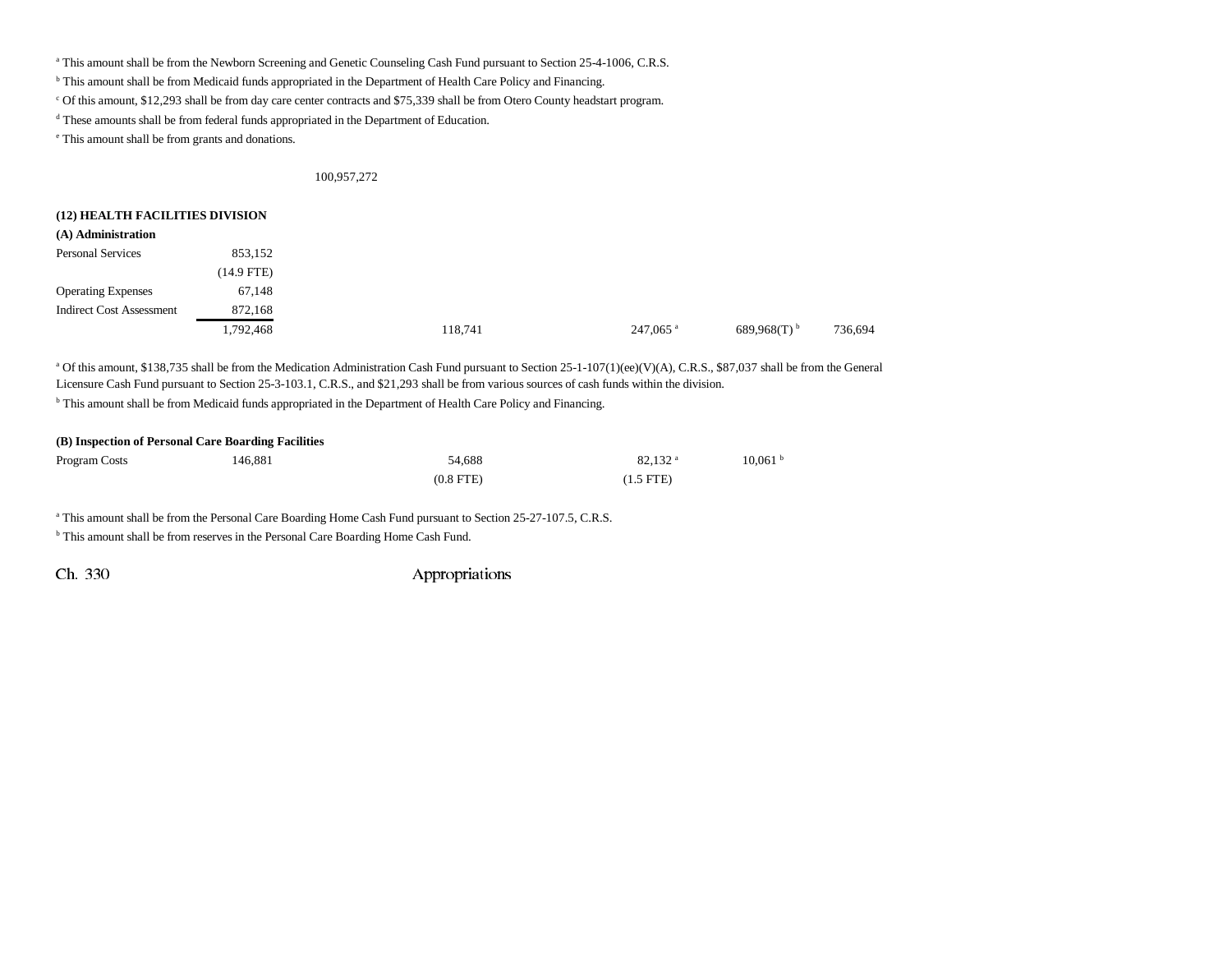|                 |       |                |               | APPROPRIATION FROM |               |                |
|-----------------|-------|----------------|---------------|--------------------|---------------|----------------|
|                 |       |                | GENERAL       |                    | CASH          |                |
| ITEM &          |       | <b>GENERAL</b> | <b>FUND</b>   | CASH               | <b>FUNDS</b>  | <b>FEDERAL</b> |
| <b>SUBTOTAL</b> | TOTAL | <b>FUND</b>    | <b>EXEMPT</b> | <b>FUNDS</b>       | <b>EXEMPT</b> | <b>FUNDS</b>   |
|                 |       |                |               |                    |               |                |
|                 |       |                |               |                    |               |                |

| (C) Medicaid/Medicare Certification Program |
|---------------------------------------------|
|                                             |

| <b>Personal Services</b>  | 4, 113, 198 |                             |           |
|---------------------------|-------------|-----------------------------|-----------|
|                           | (72.7 FTE)  |                             |           |
| <b>Operating Expenses</b> | 475,468     |                             |           |
|                           | 4,588,666   | $2,473,641(T)$ <sup>a</sup> | 2,115,025 |

<sup>a</sup> This amount shall be from Medicaid funds appropriated in the Department of Health Care Policy and Financing.

6,528,015

## **(13) EMERGENCY MEDICAL SERVICES AND PREVENTION DIVISION**

| (A) Emergency Medical Services |  |  |  |  |  |
|--------------------------------|--|--|--|--|--|
| 732.564                        |  |  |  |  |  |
| $(11.0$ FTE)                   |  |  |  |  |  |
|                                |  |  |  |  |  |
|                                |  |  |  |  |  |
| 920.992                        |  |  |  |  |  |
|                                |  |  |  |  |  |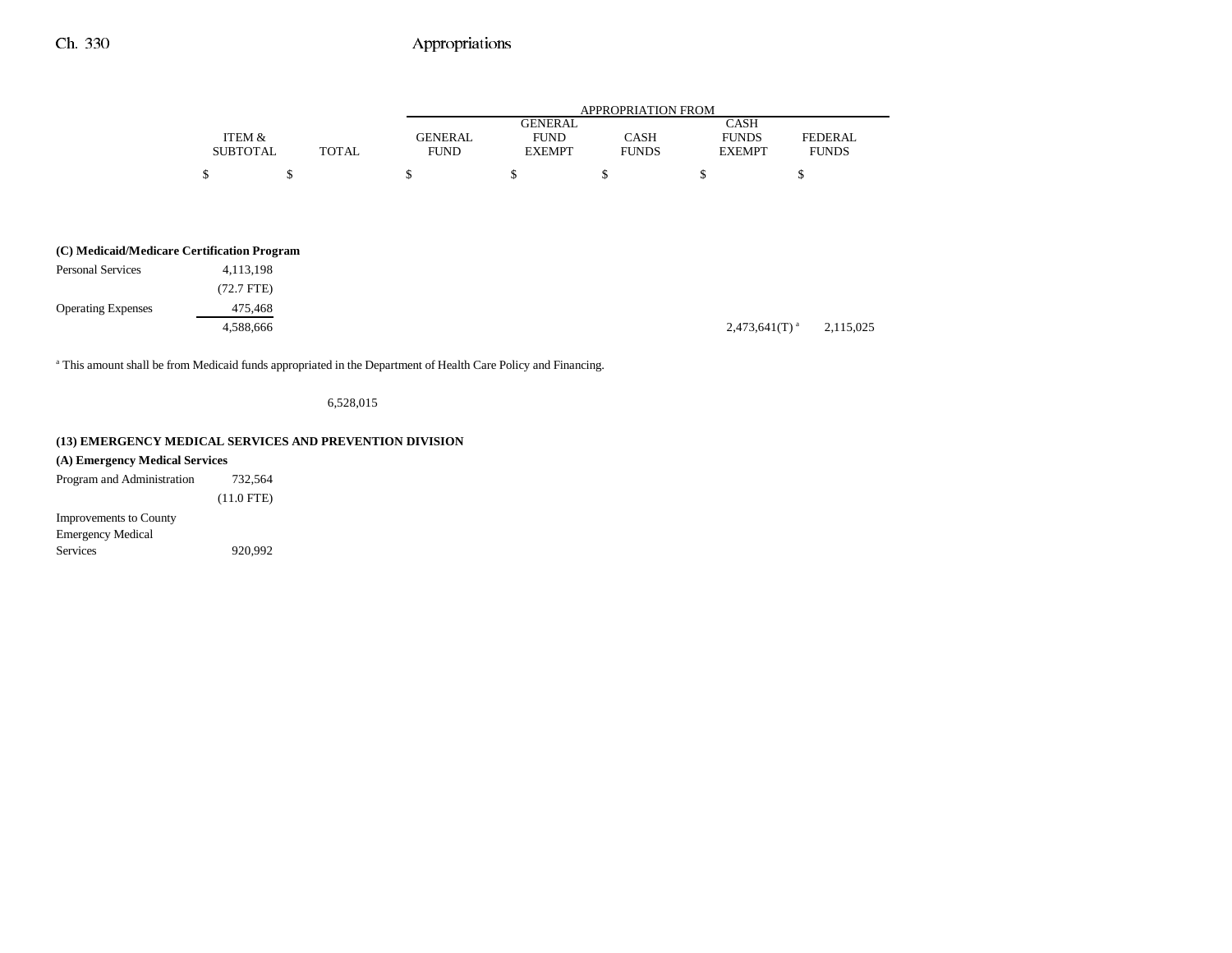| <b>Emergency Medical</b>        |                |
|---------------------------------|----------------|
| Services Grant Program          | 2,762,976      |
| <b>TRAUMA FACILITY</b>          |                |
| <b>DESIGNATION</b>              | 203,915        |
|                                 | $(0.8$ FTE $)$ |
| <b>Indirect Cost Assessment</b> | 173,605        |
|                                 | 4,590,137      |
|                                 | 4,794,052      |
|                                 |                |

<sup>a</sup> This amount shall be from the Emergency Medical Services Account in the Highway Users Tax Fund pursuant to Section 25-3.5-603, C.R.S.

<sup>b</sup> This amount shall be from the Statewide Trauma Care System Cash Fund pursuant to Section 25-3.5-705, C.R.S., and is associated with trauma facility DESIGNATION.

## **(B) Prevention Programs**

| Programs and                    |           |             |                          |
|---------------------------------|-----------|-------------|--------------------------|
| Administration                  | 1,197,794 | 110,954     | $1,086,840$ <sup>a</sup> |
|                                 |           | $(2.0$ FTE) | $(8.7$ FTE)              |
| <b>Indirect Cost Assessment</b> | 556,297   |             | 556,297                  |
|                                 | 1,754,091 |             |                          |

<sup>a</sup> Of this amount, \$580,546 shall be from the Preventive Health Services Block Grant.

| (C) Special Purpose                     |           |             |                      |           |
|-----------------------------------------|-----------|-------------|----------------------|-----------|
| <b>Cancer Registry</b>                  | 604.905   | 218.931     |                      | 385,974   |
|                                         |           | $(2.0$ FTE) |                      | (7.0 FTE) |
| Cancer Prevention Grants <sup>159</sup> | 4.784.075 |             | $15,000^{\text{ a}}$ | 4,769,075 |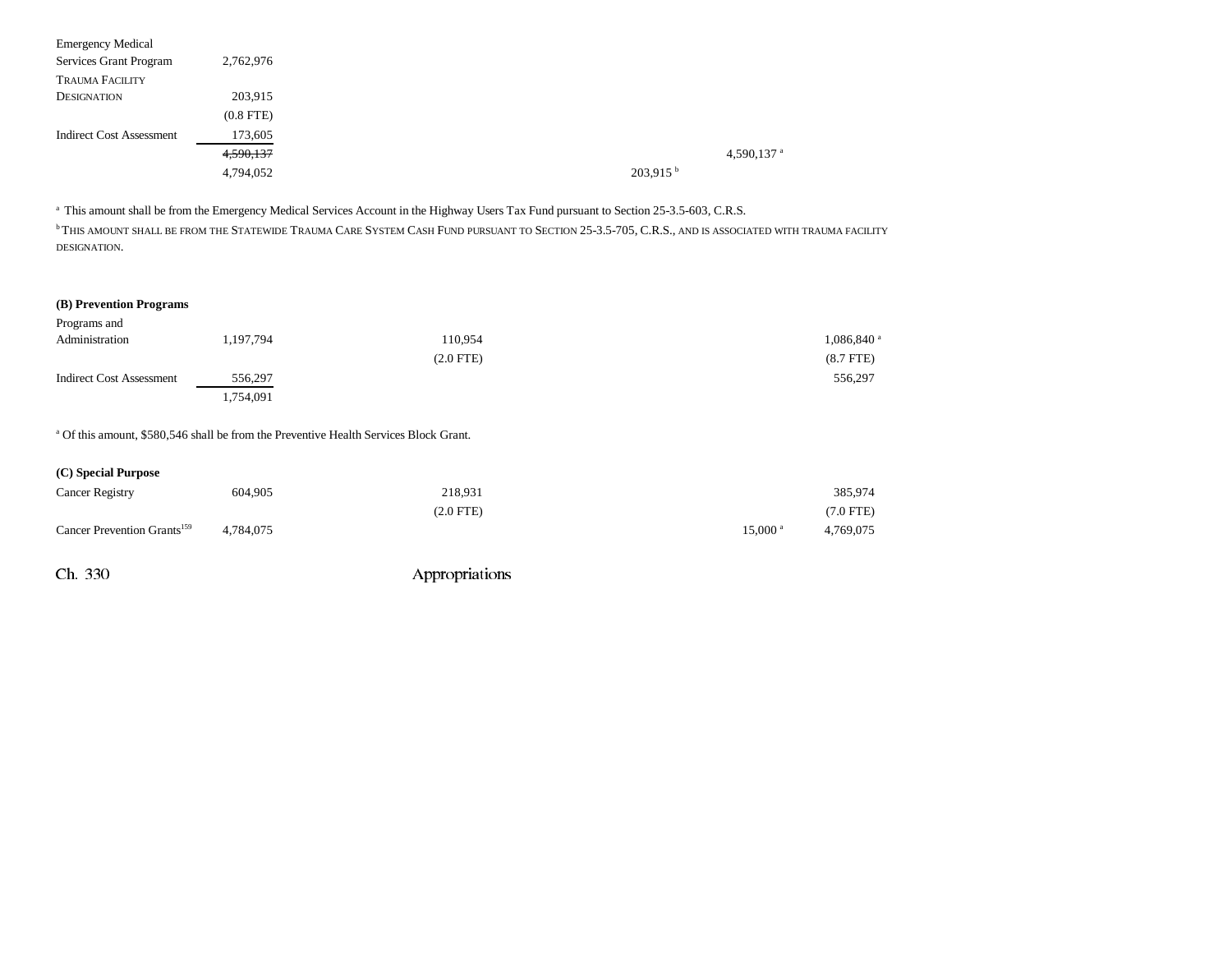|                                                                                                                                                |                 |              | <b>APPROPRIATION FROM</b> |                |              |               |                |
|------------------------------------------------------------------------------------------------------------------------------------------------|-----------------|--------------|---------------------------|----------------|--------------|---------------|----------------|
|                                                                                                                                                |                 |              |                           | <b>GENERAL</b> |              | <b>CASH</b>   |                |
|                                                                                                                                                | ITEM &          |              | <b>GENERAL</b>            | <b>FUND</b>    | <b>CASH</b>  | <b>FUNDS</b>  | <b>FEDERAL</b> |
|                                                                                                                                                | <b>SUBTOTAL</b> | <b>TOTAL</b> | <b>FUND</b>               | <b>EXEMPT</b>  | <b>FUNDS</b> | <b>EXEMPT</b> | <b>FUNDS</b>   |
|                                                                                                                                                | \$              | \$           | \$                        | \$             | \$           | \$            | \$             |
|                                                                                                                                                |                 |              |                           |                |              |               |                |
|                                                                                                                                                |                 |              |                           |                |              |               | $(32.5$ FTE)   |
| Chronic Disease Tracking                                                                                                                       | 479,014         |              |                           |                |              |               | 479,014        |
|                                                                                                                                                | 5,867,994       |              |                           |                |              |               | $(5.3$ FTE)    |
| <sup>a</sup> This amount shall be from donations and grants received by the Breast Cancer Screening Fund pursuant to Section 25-4-1503, C.R.S. |                 |              |                           |                |              |               |                |

### \$12,212,222

12,416,137

## **(14) DIVISION OF HEALTH STATISTICS AND VITAL RECORDS**

| <b>Personal Services</b>        | 1,897,066    |           |                        |         |
|---------------------------------|--------------|-----------|------------------------|---------|
|                                 | $(45.9$ FTE) |           |                        |         |
| <b>Operating Expenses</b>       | 117,462      |           |                        |         |
| <b>Indirect Cost Assessment</b> | 427,594      |           |                        |         |
|                                 |              | 2,442,122 | 1,570,971 <sup>a</sup> | 871,151 |

<sup>a</sup> This amount shall be from the Vital Statistics Records Cash Fund pursuant to Section 25-2-121, C.R.S.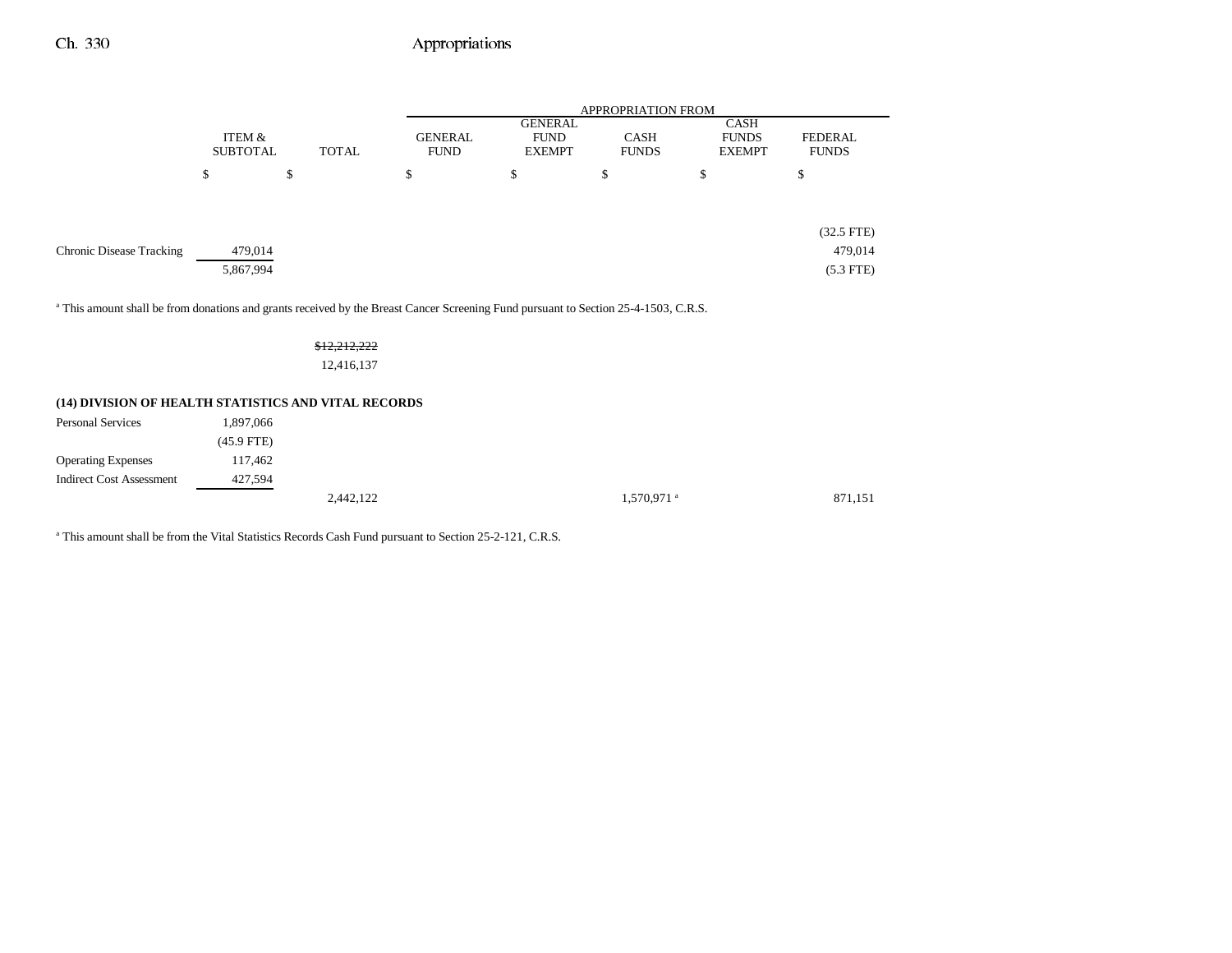| TOTALS PART XVI                 |               |              |              |                            |               |  |
|---------------------------------|---------------|--------------|--------------|----------------------------|---------------|--|
| (PUBLIC HEALTH AND              |               |              |              |                            |               |  |
| ENVIRONMENT) <sup>2, 3, 4</sup> | \$210,186,827 | \$20,565,450 | \$20,593,281 | <del>\$30.094.187</del> *  | \$138,933,909 |  |
|                                 | \$210,515,116 |              | \$20,797,196 | $$30.218.561$ <sup>a</sup> |               |  |

<sup>a</sup> Of this amount,  $$18,824,484$  \$18,895,448 contains a (T) notation and \$53,048 contains an (L) notation.

**FOOTNOTES** -- The following statements are referenced to the numbered footnotes throughout section 2.

- 2 (Governor lined through this provision. See L. 97, p. 2221.)
- 3 All Departments, Totals -- The General Assembly requests that copies of all reports requested in other footnotes contained in this act be delivered to the Joint Budget Committee and the majority and minority leadership in each house of the General Assembly.
- 4(Governor lined through this provision. See L. 97, p. 2222.)
- 44 Department of Health Care Policy and Financing, Medical Programs, Medical Services; and Department of Public Health and Environment, Family and Community Health Services Division, Family Planning, Purchase of Services -- The departments are requested to provide a report to the Joint Budget Committee by November 1, 1997, outlining the progress made in reducing the rate of low birth-weight babies as a result of the enhanced prenatal program appropriation. The report shall provide information on the number of participants, reasons for participation levels, and recommendations for changing participation levels given current program criteria. The report shall also delineate, by fiscal year, the total, General Fund, and federal fund savings achieved as a result of the FY 1996-97 program appropriation and recommendations for further programmatic and funding changes based on the findings.
- 127 Department of Law, Special Purpose, Comprehensive Environmental Response, Compensation and Liability Act Contracts; Department of Natural Resources, Executive Director's Office, Comprehensive Environmental Response,

**TOTALS PART XVI**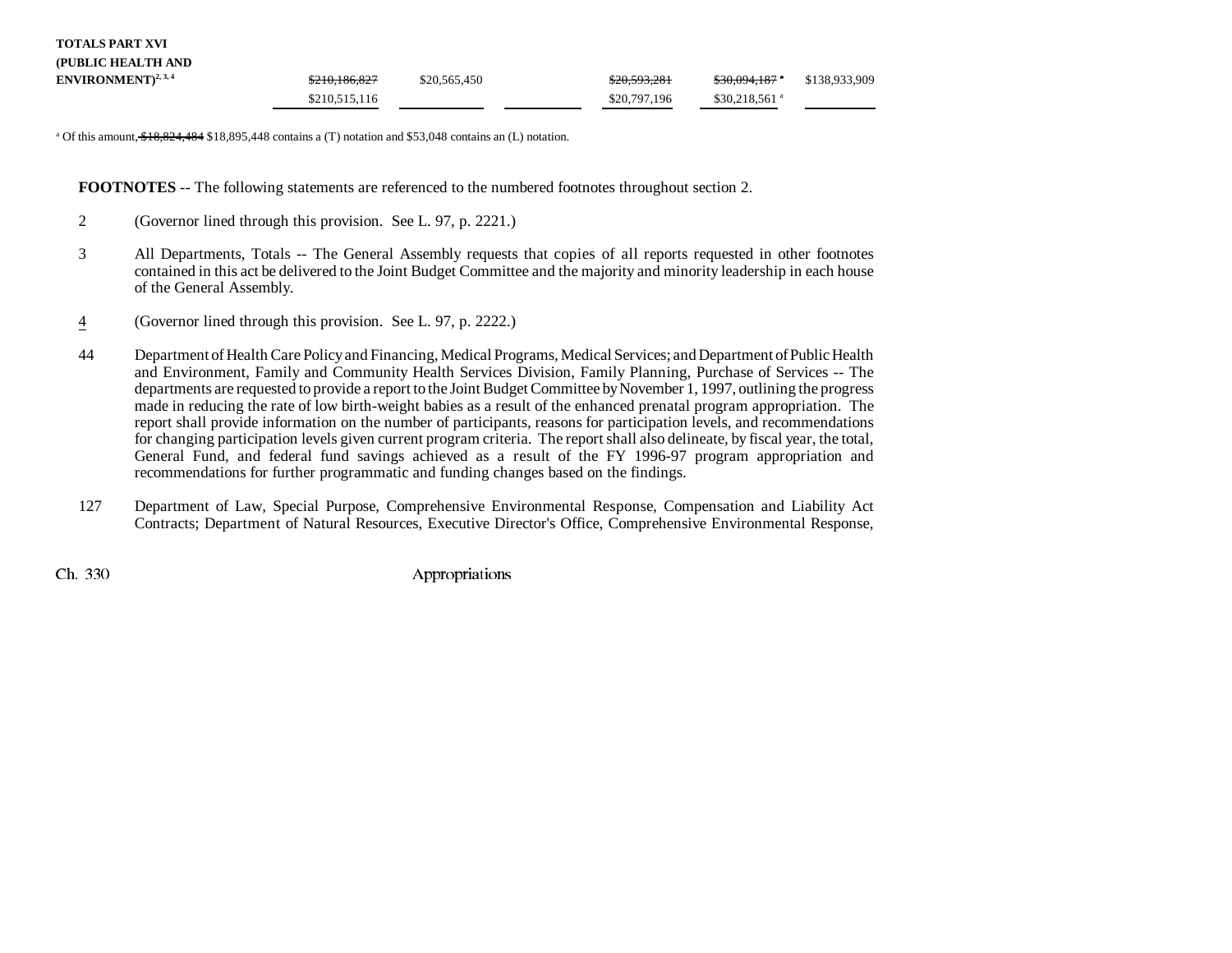|                 |              |                | APPROPRIATION FROM |              |               |              |  |  |
|-----------------|--------------|----------------|--------------------|--------------|---------------|--------------|--|--|
|                 |              |                | <b>GENERAL</b>     |              | CASH          |              |  |  |
| ITEM &          |              | <b>GENERAL</b> | <b>FUND</b>        | CASH         | <b>FUNDS</b>  | FEDERAL      |  |  |
| <b>SUBTOTAL</b> | <b>TOTAL</b> | FUND           | <b>EXEMPT</b>      | <b>FUNDS</b> | <b>EXEMPT</b> | <b>FUNDS</b> |  |  |
|                 |              |                |                    |              |               |              |  |  |

Compensation and Liability Act; and Department of Public Health and Environment, Hazardous Materials and Waste Management Division, Contaminated Site Cleanups -- The departments are requested to cooperate in the preparation of a report detailing each department's expenditures for CERCLA contracts. The report should include a case-by-case itemization of actual, estimated, and requested funding for personal services, contract services, operating expenses, and other costs. The report should be prepared annually and should be submitted with each department's budget request.

- 145 Department of Public Health and Environment, Administration and Support -- The Department is requested to present its FY 1998-99 budget submission in the revised Long Bill format. All figures are requested to be presented in this format, including but not limited to the two prior years' actual expenditures, allocated pots, and revenue schedules.
- 146 (Governor lined through this provision. See L. 97, p. 2223.)
- 147(Governor lined through this provision. See L. 97, p. 2224.)
- 148 Department of Human Services, Office of Information Technology Services, Year 2000 Date Change; Department of Labor and Employment, Executive Director's Office, Year 2000 Date Change; Department of Law, Administration, Year 2000 Project; Department of Public Health and Environment, Information Technology Services, Year 2000 Projects; and Department of Revenue, Information Technology Division, Year 2000 Programming -- It is the intent of the General Assembly that moneys in this line be restricted by the State Controller until the Commission on Information Management has reviewed and approved the Department's Year 2000 implementation plan.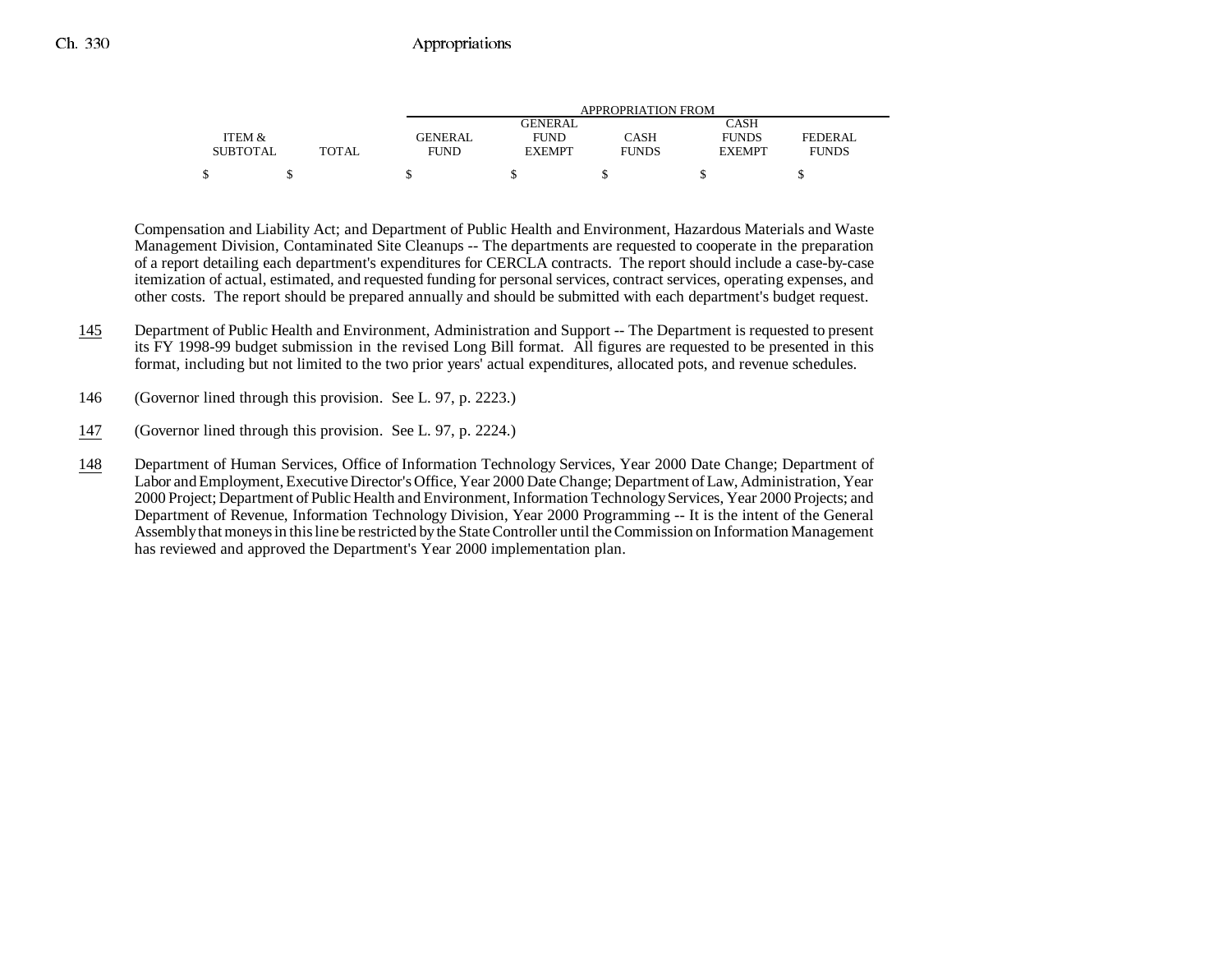- 149 Department of Public Health and Environment, Laboratory and Radiation Services, Emergency Response Program -- It is the intent of the General Assembly that the Department, when reasonable, pursue recovery of the costs of the program's emergency response efforts in accordance with section 29-22-103, C.R.S. The Department is requested to include a report in its annual budget submission which details cost of services rendered and amount recovered for each major incident.
- 150 Department of Public Health and Environment, Local Health Services -- The Department is requested to compile detailed information on the expenditures of public health nurses, sanitarians, and local health departments, and include this information in the Department's annual budget submission. The information shall include amounts by category of expenditures and, at a minimum, detail those amounts used for personal services, utilities, postage, food, and medical expenses.
- 151 Department of Public Health and Environment, Local Health Services -- The Department is requested to complete a detailed report on local health services. The Department should coordinate this effort with local public health providers, and, at a minimum, the report should accomplish the following: identify all state dollars (as well as federal dollars passed through the state to the locals) supporting public health services; propose a level of state support, as well as alternatives for annually adjusting the appropriation based on a quantitative analysis of the data; examine the need for a performance driven funding formula; and determine if a consolidation of local health funding streams would enable a more efficient public health delivery system and provide a more coordinated state approach to public health. The Department is requested to submit a status report to the Joint Budget Committee by August 1, 1997 which details progress made in each of the above areas, with the final report due November 1, 1997.
- 152 Department of Public Health and Environment, Air Quality Control Division, Stationary Sources, Permits and Compliance Assurance, Construction Permit Backlog -- It is the intent of the General Assembly that this be a temporary appropriation expected to last no more than two years. Funding in this line item is to be used only for the elimination of the construction permit backlog. The Department is requested to submit quarterly updates to the Joint Budget Committee beginning January 1, 1998, to be received within 30 days of the end of the quarter, which provide the following information: actual initial and final permits received during the last twelve months; actual initial and final permits processed by regular division staff during the last twelve months, and number of FTE processing those permits; actual initial and final permits processed by the staff in this Construction Permit Backlog line item during the last twelve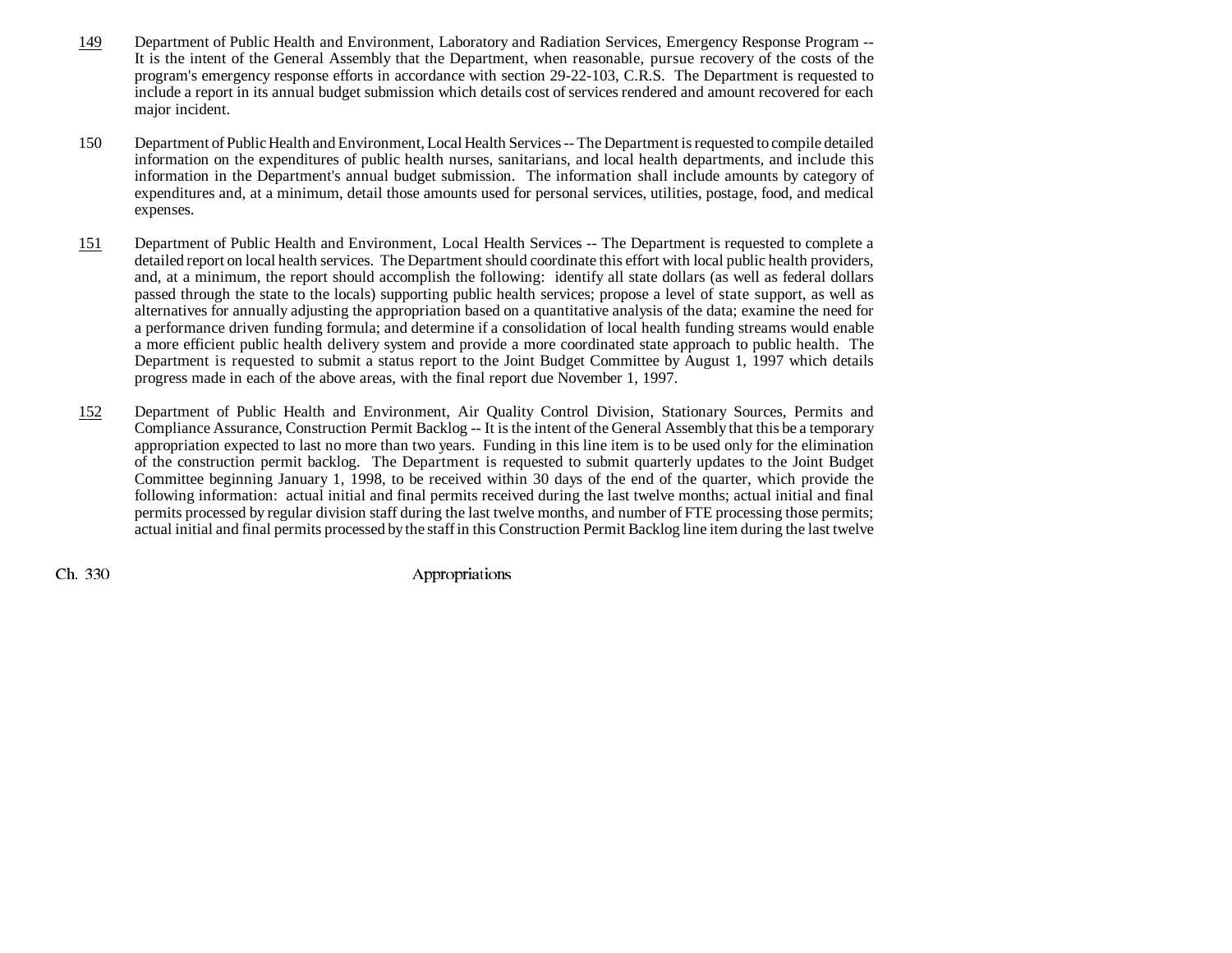|                 |       |                | APPROPRIATION FROM |              |               |              |  |  |
|-----------------|-------|----------------|--------------------|--------------|---------------|--------------|--|--|
|                 |       |                | GENERAL            |              | CASH          |              |  |  |
| ITEM &          |       | <b>GENERAL</b> | <b>FUND</b>        | CASH         | <b>FUNDS</b>  | FEDERAL      |  |  |
| <b>SUBTOTAL</b> | TOTAL | <b>FUND</b>    | <b>EXEMPT</b>      | <b>FUNDS</b> | <b>EXEMPT</b> | <b>FUNDS</b> |  |  |
| \$              |       |                |                    |              |               |              |  |  |

months, and number of FTE processing those permits; and the monthly backlog. The Department is further requested to provide a report to the Joint Budget Committee by November 1, 1997 which outlines the Department's long-term plan for preventing future construction or operating permit backlogs.

- 153 Department of Public Health and Environment, Hazardous Materials and Waste Management Division, Contaminated Site Cleanups, Contaminated Sites Operation and Maintenance -- The Department is requested to include in its annual budget submission detailed information on the projects included in this line item for the prior year's actual expenditures, the current year estimate, and the request year. This information should include for each project a description, the cost, funding sources, and estimated duration of long-term operations and maintenance. The Department is requested to include any other data it deems pertinent to these projects.
- 154 Department of Public Health and Environment, Disease Control and Epidemiology Division, Administration, General Disease Control, Surveillance and Administration; and Family and Community Health Services Division, Family Planning, Purchase of Services -- It is the intent of the General Assembly that these divisions cooperate to promote abstinence programs based on federal guidelines. The Department is requested to provide to the Joint Budget Committee, on or before January 1, 1998 a detailed plan explaining how federal Maternal Child Health Block Grant abstinence funds are to be used for state FY 1997-98 and state FY 1998-99. This information is to include, but is not limited to: the amount and duration of anticipated funding; list of grantees; intent and objectives of associated program(s); targeted program population, including a breakout by age group; anticipated performance measures; and how the divisions are working in consultation and coordination with one another to ensure effectiveness of both family planning and abstinence efforts.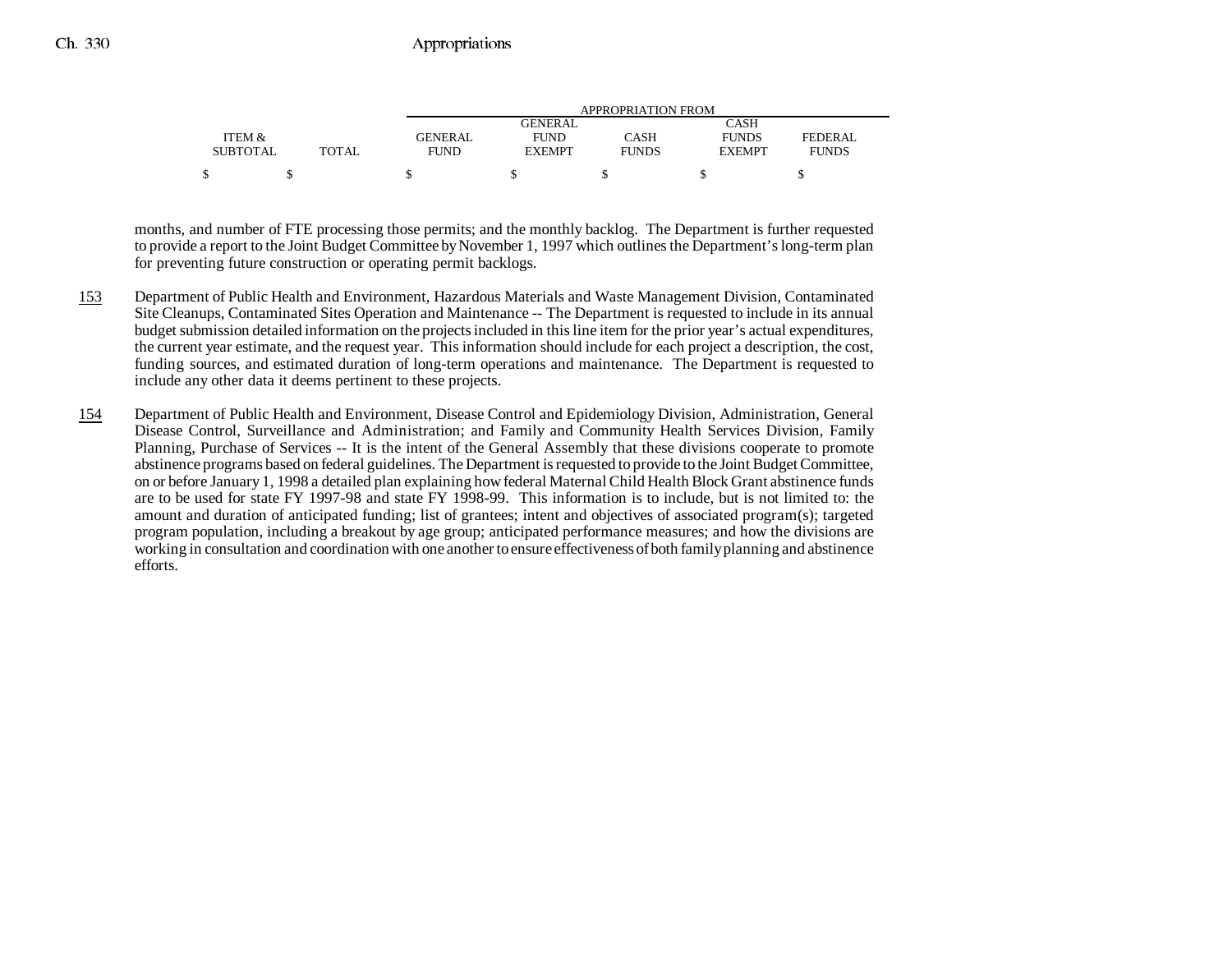- 155 Department of Public Health and Environment, Disease Control and Epidemiology Division, Special Purpose, Federal Grants; and Family and Community Health Services Division, Special Purpose, Federal Grants -- The Department is requested to provide to the Joint Budget Committee a chart of federal grants for each of these divisions by November 15, 1997. This chart should show the following information for each federal grant: Grant name, federal funding agency, and brief description of program funded by the grant; amount expended and FTE used in FY 1995-96; amount expended and FTE used in FY 1996-97; amount estimated and FTE assigned in FY 1997-98; and amount anticipated and FTE planned for use in FY 1998-99.
- 155a Department of Public Health and Environment, Family and Community Health Services Division, Family Planning -- The Department is requested to submit a report to the Joint Budget Committee by November 1, 1997. This report should include, but not be limited to, a detailed explanation of how state funds are expended by each contractor receiving any amount of state funds for the family planning program. Reporting should be completed for each contract organization, including public, private, and non-profit organizations, and should itemize expenditures for the previous fiscal year actual amounts, the current fiscal year estimated amounts, and the request fiscal year amounts.
- 156 Department of Public Health and Environment, Family and Community Health Services Division, Family Planning, Purchase of Services -- It is the intent of the General Assembly that continued state support of family planning efforts is contingent upon the evaluation of the program's success. The Department is requested to include the following information in its annual budget submission, beginning with FY 1998-99: the number of unintended births prevented which are attributable to the family planning program; and an explanation of how prevented births was calculated. This data is to be compared to the total number of program participants, and the overall birth rate in Colorado. Data is to be broken out by age group. The number of reported abortions statewide is also to be included. This information is to be provided for FY 1996-97 actuals and FY 1997-98 estimates.
- 157 Department of Public Health and Environment, Family and Community Health Services Division, Family Planning, Purchase of Services -- The Department is requested to report to the Joint Budget Committee on or before July 31, 1997 the potential General Fund savings associated with a modified fee scale. Information in the report is to include, but is not limited to: a proposed graduated fee scale; population being served in each income category; anticipated revenues generated by patient contributions in each category and in total; and potential General Fund savings as a result of increased patient contributions.